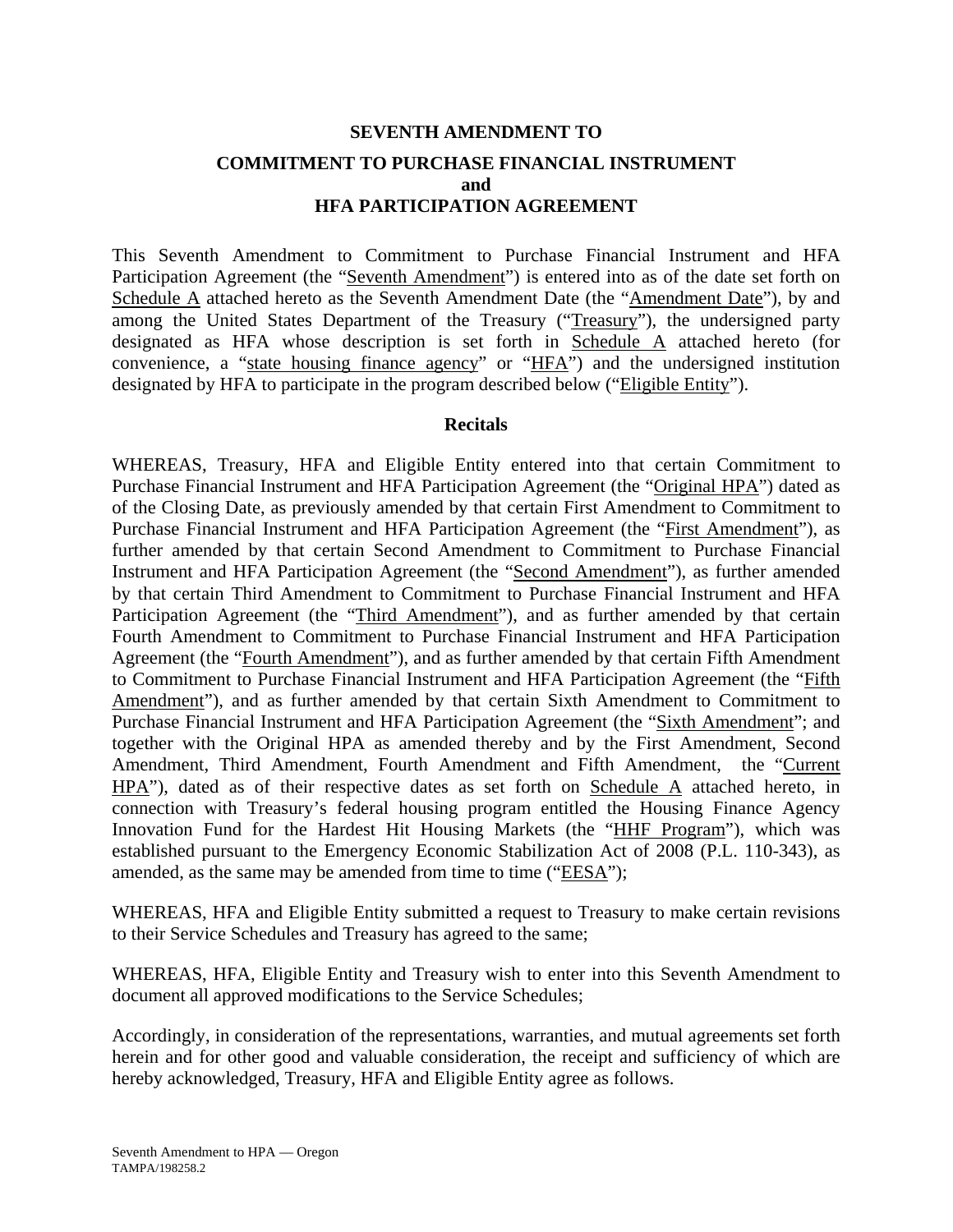### **Agreement**

#### **1. Amendments**

A. Definitions. All references in the Current HPA to the "Agreement" shall mean the Current HPA, as further amended by this Seventh Amendment; and all references in the Current HPA to Schedules A, B or C shall mean the Schedules A, B or C attached to this Seventh Amendment. All references herein to the "HPA" shall mean the Current HPA, as further amended by this Seventh Amendment.

B. Schedule A. Schedule A attached to the Current HPA is hereby deleted in its entirety and replaced with Schedule A attached to this Seventh Amendment.

C. Schedule B. Schedule B attached to the Current HPA is hereby deleted in its entirety and replaced with Schedule B attached to this Seventh Amendment.

D. Schedule C. Schedule C attached to the Current HPA is hereby deleted in its entirety and replaced with Schedule C attached to this Seventh Amendment.

#### **2. Representations, Warranties and Covenants**

A. HFA and Eligible Entity. HFA and Eligible Entity, each for itself, make the following representations, warranties and covenants to Treasury and the truth and accuracy of such representations and warranties and compliance with and performance of such covenants are continuing obligations of HFA and Eligible Entity, each as to itself. In the event that any of the representations or warranties made herein cease to be true and correct or HFA or Eligible Entity breaches any of its covenants made herein, HFA or Eligible Entity, as the case may be, agrees to notify Treasury immediately and the same shall constitute an Event of Default under the HPA.

(1) HFA and Eligible Entity each hereby certifies, represents and warrants as of the date hereof that each of the representations and warranties of HFA or Eligible Entity, as applicable, contained in the HPA are true, correct, accurate and complete in all material respects as of the date hereof. All covenants of HFA or Eligible Entity, as applicable, contained in the HPA shall remain in full force and effect and neither HFA, nor Eligible Entity is in breach of any such covenant.

(2) Eligible Entity has the full corporate power and authority to enter into, execute, and deliver this Seventh Amendment and any other closing documentation delivered to Treasury in connection with this Seventh Amendment, and to perform its obligations hereunder and thereunder.

(3) HFA has the full legal power and authority to enter into, execute, and deliver this Seventh Amendment and any other closing documentation delivered to Treasury in connection with this Seventh Amendment, and to perform its obligations hereunder and thereunder.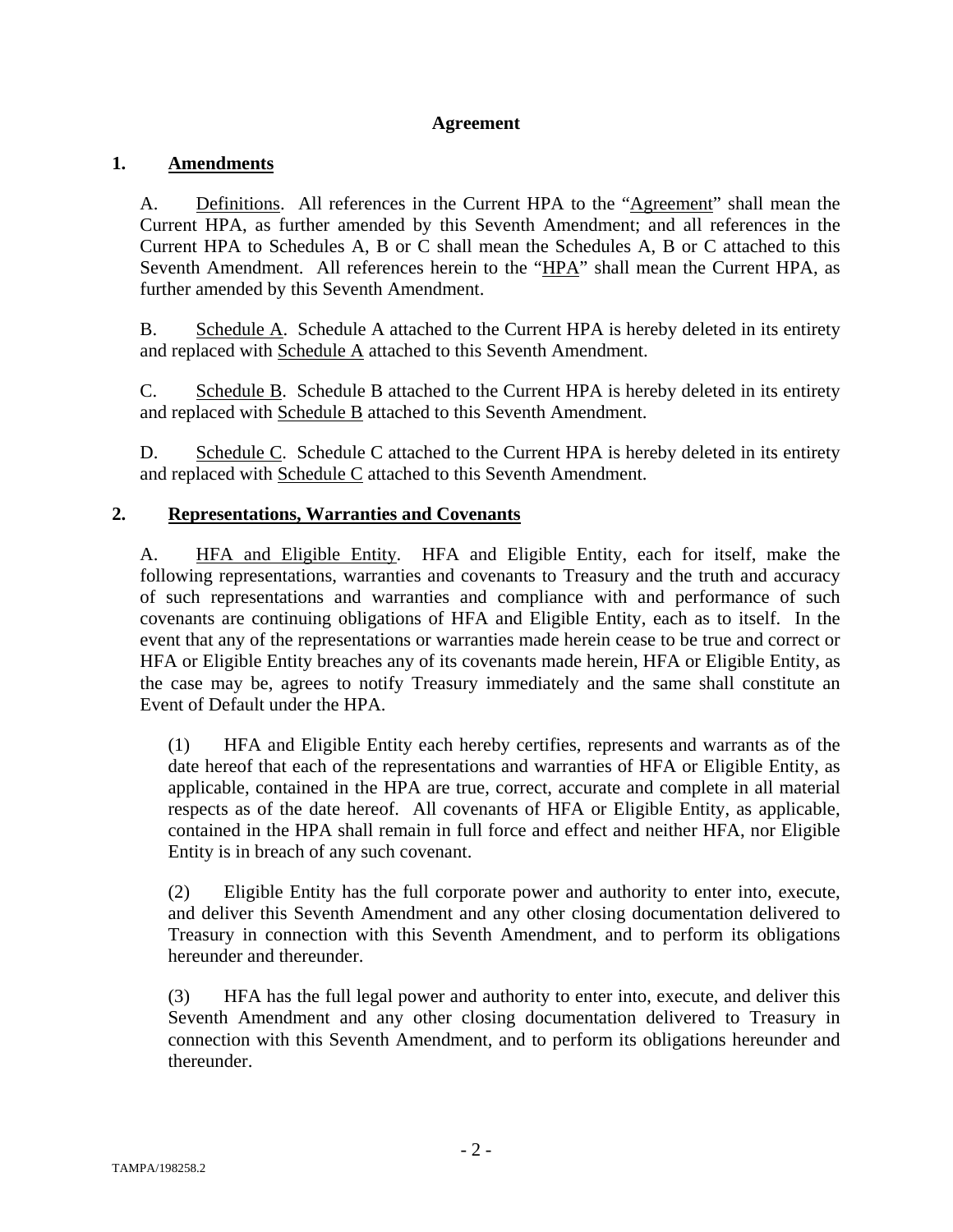## **3. Miscellaneous**

A. The recitals set forth at the beginning of this Seventh Amendment are true and accurate and are incorporated herein by this reference.

B. Capitalized terms used but not defined herein shall have the meanings ascribed to them in the HPA.

C. Any provision of the HPA that is determined to be prohibited or unenforceable in any jurisdiction shall, as to such jurisdiction, be ineffective to the extent of such prohibition or unenforceability without invalidating the remaining provisions of the HPA, and no such prohibition or unenforceability in any jurisdiction shall invalidate such provision in any other jurisdiction.

D. This Seventh Amendment may be executed in two or more counterparts (and by different parties on separate counterparts), each of which shall be deemed an original, but all of which together shall constitute one and the same instrument. Facsimile or electronic copies of this Seventh Amendment shall be treated as originals for all purposes.

#### [SIGNATURE PAGE FOLLOWS; REMAINDER OF PAGE INTENTIONALLY LEFT BLANK]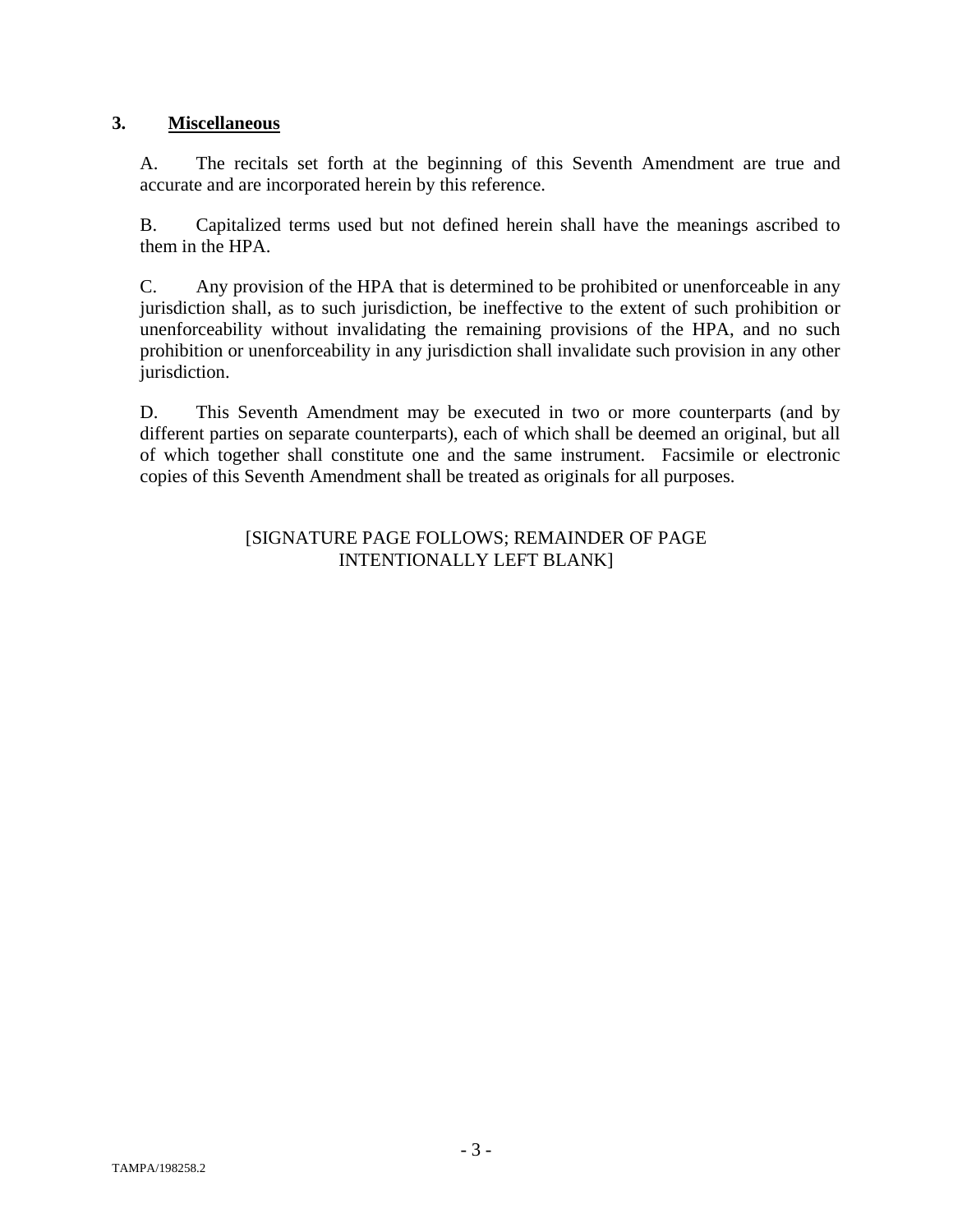**In Witness Whereof**, HFA, Eligible Entity and Treasury by their duly authorized officials hereby execute and deliver this Seventh Amendment to Commitment to Purchase Financial Instrument and HFA Participation Agreement as of the Amendment Date.

#### **HFA**: **TREASURY**:

OREGON HOUSING AND COMMUNITY SERVICES

UNITED STATES DEPARTMENT OF THE **TREASURY** 

By:  $/s/Margaret S. Van Vliet$  By: Name: Margaret S. Van Vliet Name: Timothy G. Massad

Title: Director Title: Assistant Secretary for Financial Stability

#### **ELIGIBLE ENTITY**:

OREGON AFFORDABLE HOUSING ASSISTANCE CORPORATION

By: /s/ Rick Crager Name: Rick Crager Title: President

By: /s/ Nancy Cain Name: Nancy Cain Title: Treasurer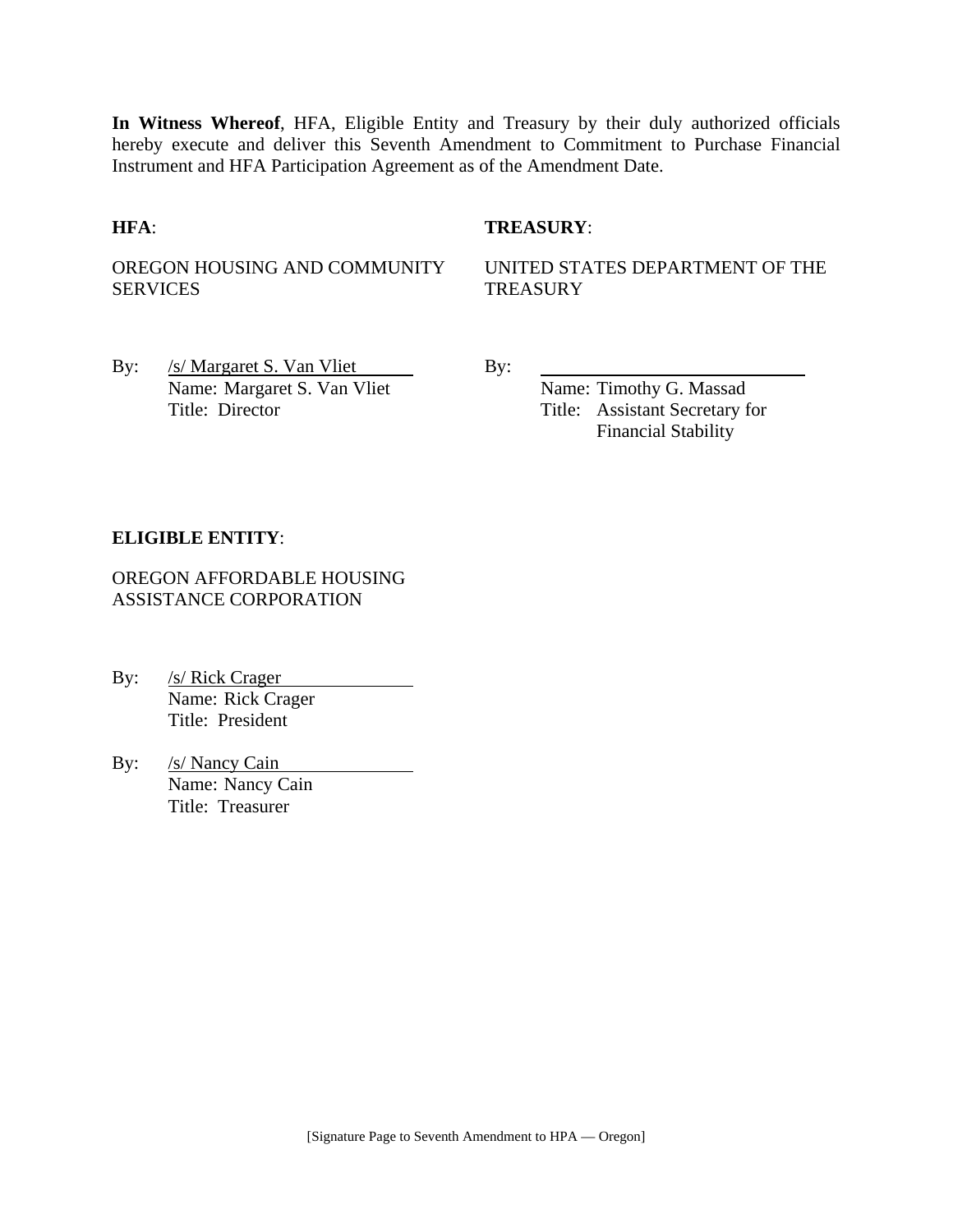# **EXHIBITS AND SCHEDULES**

- Schedule A Basic Information<br>Schedule B Service Schedules
- Schedule B Service Schedules<br>Schedule C Permitted Expenses
- Permitted Expenses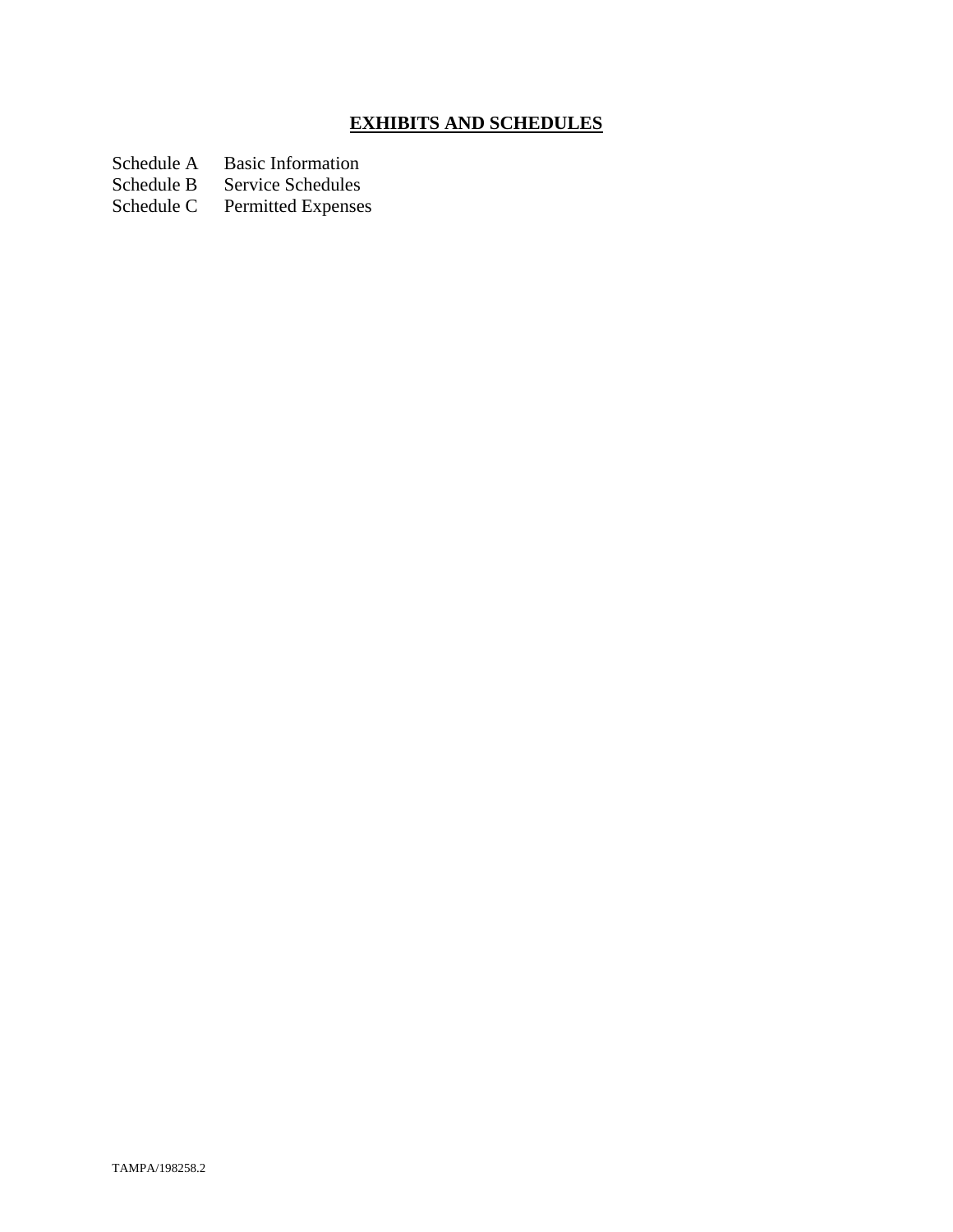# **SCHEDULE A**

# **BASIC INFORMATION**

| Eligible Entity Information:<br>Name of the Eligible Entity: | Oregon Affordable Housing Assistance<br>Corporation |  |
|--------------------------------------------------------------|-----------------------------------------------------|--|
| Corporate or other organizational form:                      | Nonprofit corporation                               |  |
| Jurisdiction of organization:                                | Oregon                                              |  |
| Notice Information:                                          |                                                     |  |

| <b>HFA</b> Information:<br>Name of HFA: | Oregon Housing and Community Services                                        |
|-----------------------------------------|------------------------------------------------------------------------------|
| Organizational form:                    | A department of the State of Oregon under<br>the laws of the State of Oregon |
| Date of Application:                    | June 1, 2010                                                                 |
| Date of Action Plan:                    | September 1, 2010                                                            |
| Notice Information:                     |                                                                              |

| <b>Program Participation Cap:</b>                                        | \$220,042,786.00 |
|--------------------------------------------------------------------------|------------------|
| Portion of Program Participation Cap<br>Representing Original HHF Funds: | \$88,000,000.00  |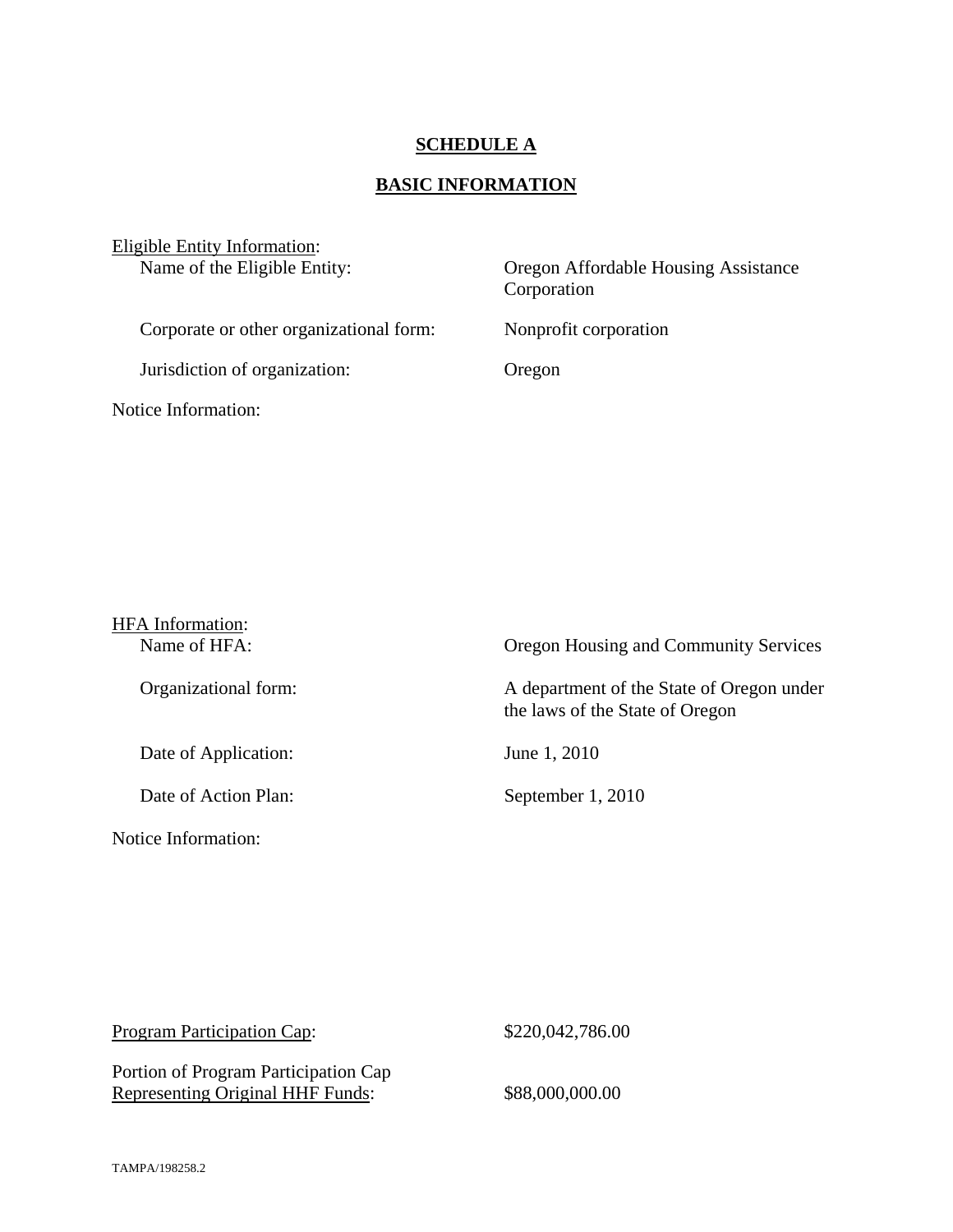| Portion of Program Participation Cap                   |                                                                                                                                      |
|--------------------------------------------------------|--------------------------------------------------------------------------------------------------------------------------------------|
| <b>Representing Unemployment HHF Funds:</b>            | \$49,294,215.00                                                                                                                      |
| Permitted Expenses:                                    | \$35,207,199.00                                                                                                                      |
| <b>Closing Date:</b>                                   | August 3, 2010                                                                                                                       |
| <b>First Amendment Date:</b>                           | September 23, 2010                                                                                                                   |
| <b>Second Amendment Date:</b>                          | September 29, 2010                                                                                                                   |
| <b>Third Amendment Date:</b>                           | December 16, 2010                                                                                                                    |
| <b>Fourth Amendment Date:</b>                          | March 31, 2011                                                                                                                       |
| <b>Fifth Amendment Date:</b>                           | May 25, 2011                                                                                                                         |
| <b>Sixth Amendment Date:</b>                           | September 28, 2011                                                                                                                   |
| <b>Seventh Amendment Date:</b>                         | December 8, 2011                                                                                                                     |
| <b>Eligible Entity Depository Account Information:</b> | See account information set forth in the<br>Depository Account Control Agreement<br>Eligible<br>between<br>Treasury<br>and<br>Entity |

regarding the HHF Program.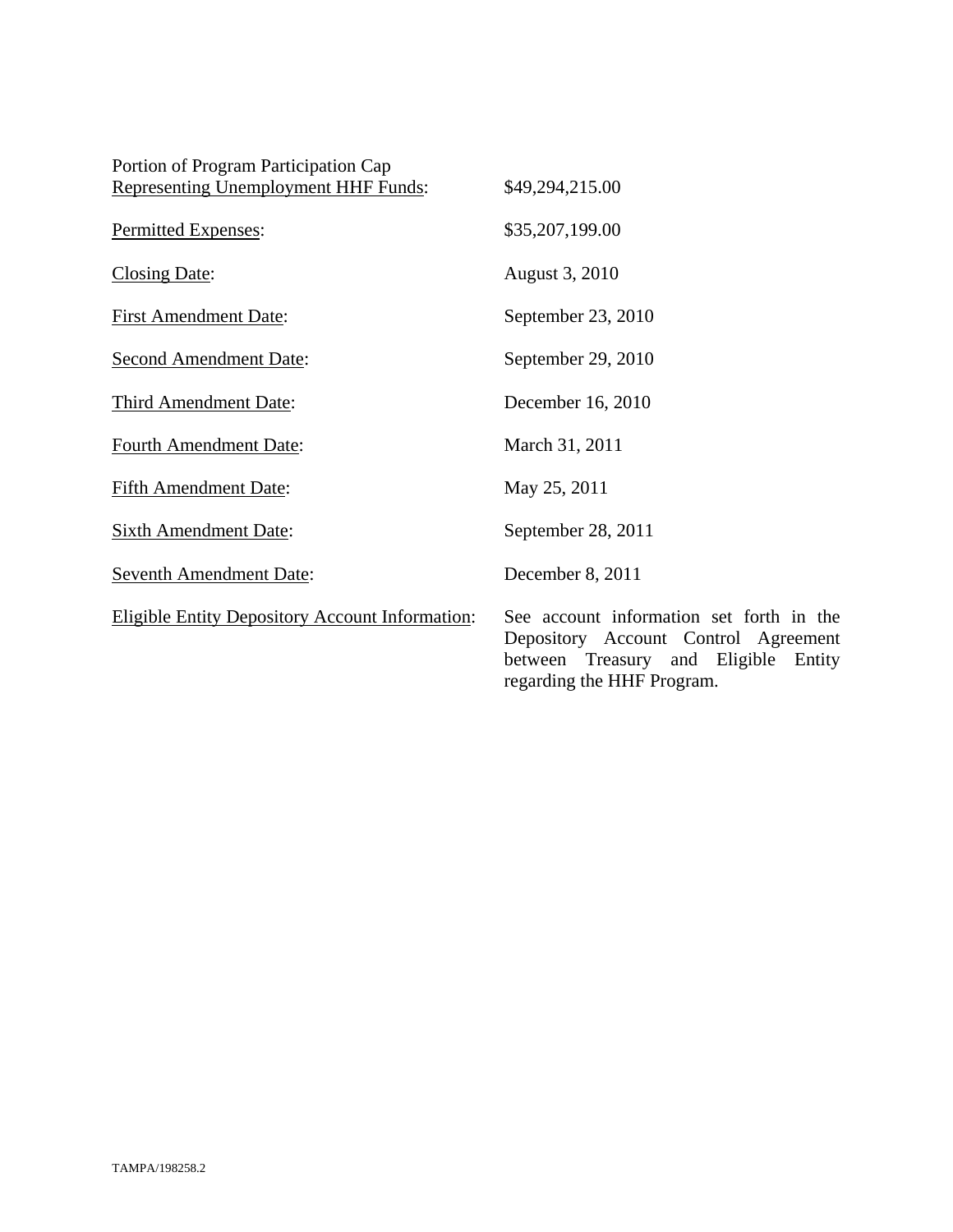#### **SCHEDULE B**

#### **SERVICE SCHEDULES**

The Service Schedules attached as Schedule B to the Current HPA are hereby deleted in their entirety and replaced with the attached Service Schedules (numbered sequentially as Service Schedule B-1, Service Schedule B-2, et. seq.), which collectively comprise Schedule B to the HPA.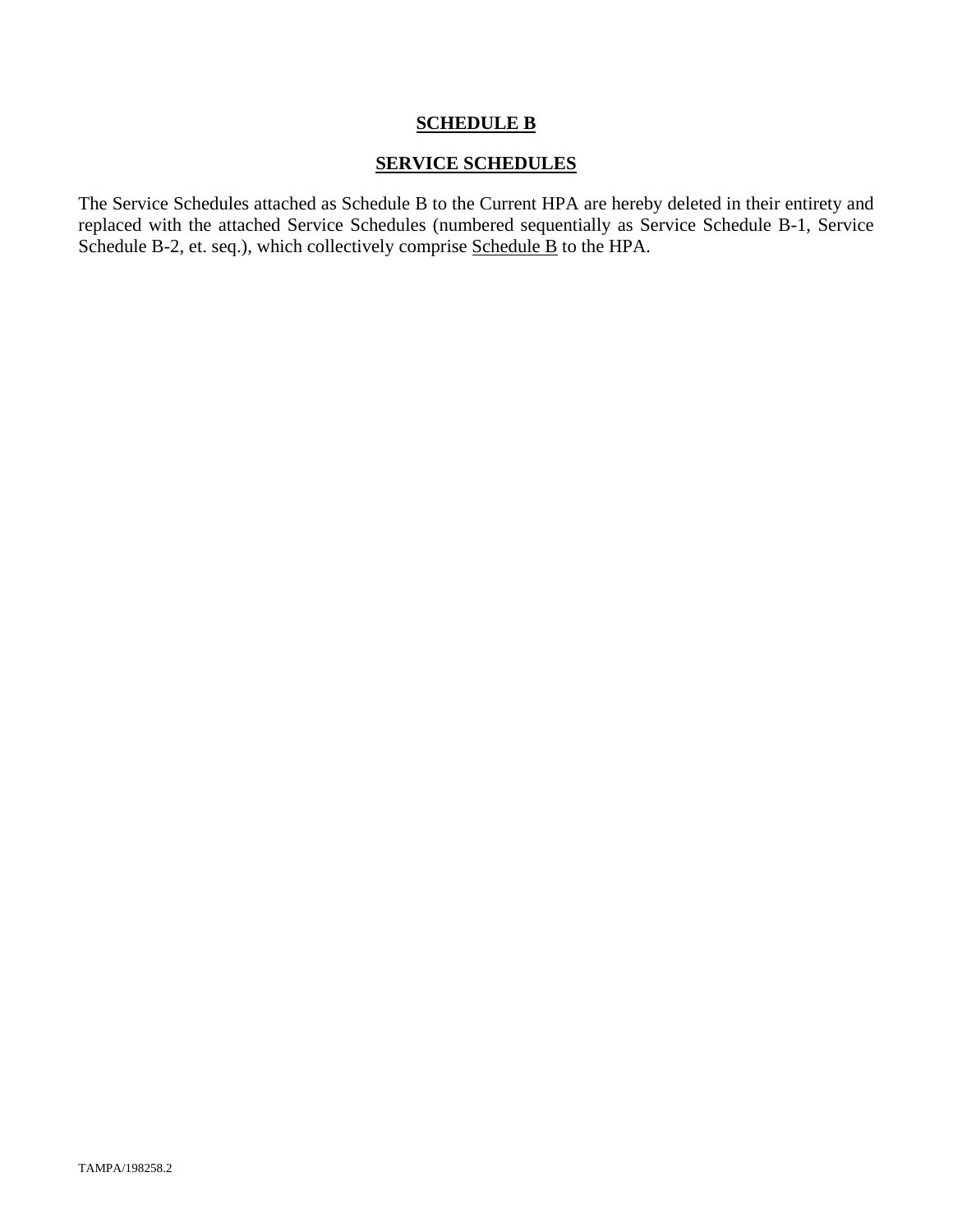### **Oregon Affordable Housing Assistance Corporation Loan Modification Assistance Program Summary Guidelines**

| 1. | <b>Program Overview</b>                                                               | The Loan Modification Assistance Program will provide funds to<br>assist financially distressed borrowers who are in the process of<br>modifying their home loans.                                                                                                                                                                                                                                                                                                                                                                                                                                                                                                                                                                               |
|----|---------------------------------------------------------------------------------------|--------------------------------------------------------------------------------------------------------------------------------------------------------------------------------------------------------------------------------------------------------------------------------------------------------------------------------------------------------------------------------------------------------------------------------------------------------------------------------------------------------------------------------------------------------------------------------------------------------------------------------------------------------------------------------------------------------------------------------------------------|
|    |                                                                                       | Under the Program, a one-time contribution of funds will be made<br>to a homeowner's lender/servicer to be used to fill a financial gap<br>that limits a homeowner's eligibility for a loan modification.<br>Funds may be used to reduce the outstanding principal balance,<br>pay delinquent escrow, arrearages, or strategically apply<br>resources to ensure a Net Present Value test is positive.<br>Modification must result in a loan to value ratio of no more than<br>125 percent, a total debt-to-income of up to or less than 50<br>percent, and a mortgage payment of no more than 31 percent<br>including principal, interest, taxes and insurance. The Program is<br>designed to work with both HAMP and non-HAMP<br>modifications. |
| 2. | <b>Program Goals</b>                                                                  | To provide a quick infusion of funds that will allow for a<br>successful loan modification. Without these additional funds,<br>homeowners would be ineligible for modification.                                                                                                                                                                                                                                                                                                                                                                                                                                                                                                                                                                  |
| 3. | <b>Target Population/</b><br><b>Areas</b>                                             | The Program will be available in all counties in Oregon for<br>households with incomes equal to or less than 120 percent of state<br>median income. The substantial majority of funding (80 percent)<br>will be provided to those counties identified as hardest hit (20).                                                                                                                                                                                                                                                                                                                                                                                                                                                                       |
| 4. | <b>Program Allocation</b><br>(Excluding<br><b>Administrative</b><br><b>Expenses</b> ) | \$10,500,000.00                                                                                                                                                                                                                                                                                                                                                                                                                                                                                                                                                                                                                                                                                                                                  |
| 5. | <b>Borrower Eligibility</b><br><b>Criteria</b>                                        | The homeowner must have a current household income equal to<br>or less than 120 percent of state median income. A homeowner<br>who has a loan financed in whole or in part by bonds that are tax-<br>exempt under IRC section 143 is presumed to satisfy income<br>limits.                                                                                                                                                                                                                                                                                                                                                                                                                                                                       |
|    |                                                                                       | The homeowner's current first lien mortgage must have<br>originated before January 1, 2009.                                                                                                                                                                                                                                                                                                                                                                                                                                                                                                                                                                                                                                                      |
|    |                                                                                       | Homeowner must have either been denied for, or must be in the<br>process of receiving, a loan modification.                                                                                                                                                                                                                                                                                                                                                                                                                                                                                                                                                                                                                                      |
|    |                                                                                       | Homeowner must provide a financial hardship affidavit.                                                                                                                                                                                                                                                                                                                                                                                                                                                                                                                                                                                                                                                                                           |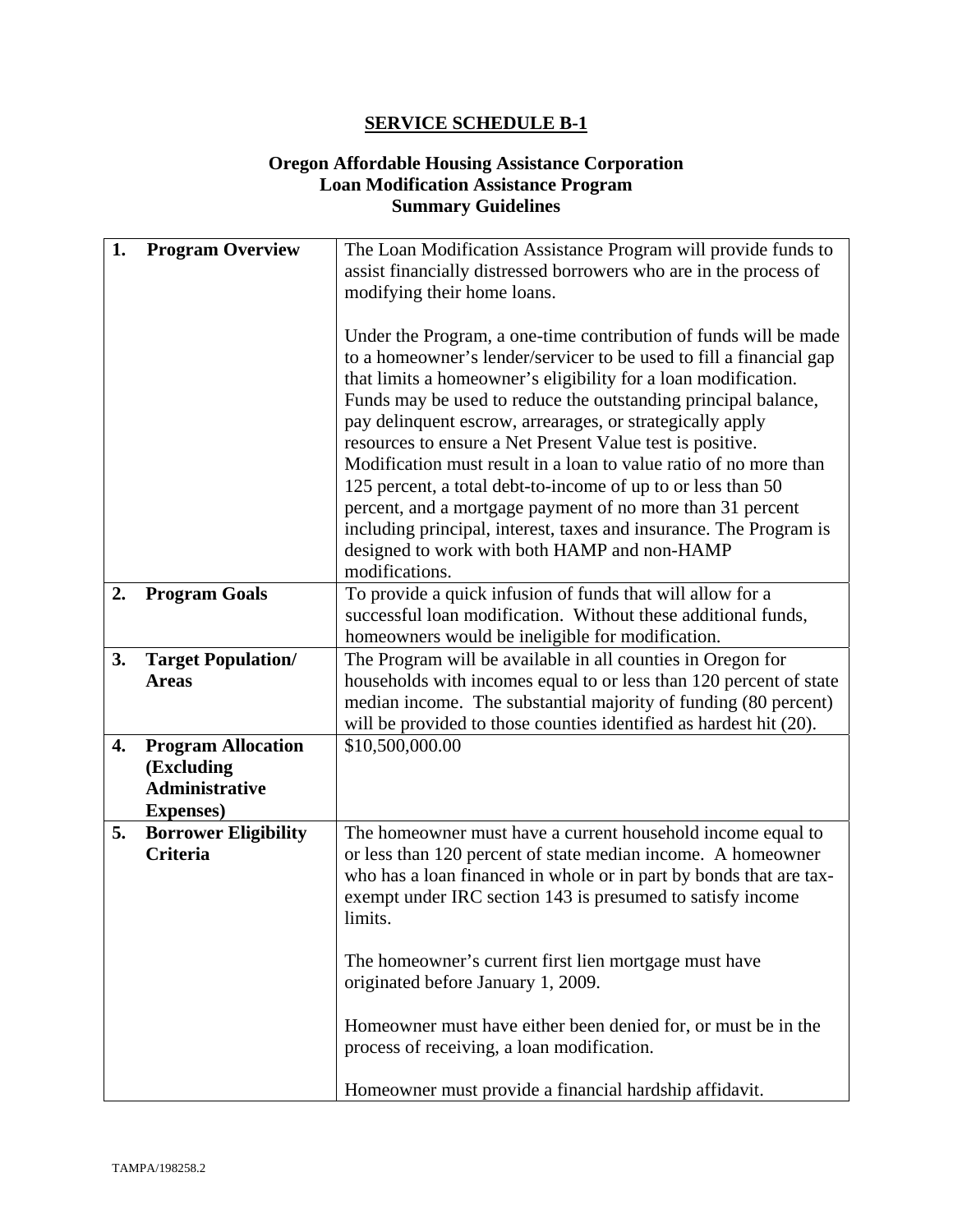|    |                                                                                 | The homeowner cannot own other residential real property.<br>The homeowner, in connection with a mortgage or real estate<br>transaction, cannot have been convicted, within the last 10 years,<br>of any one of the following: (A) felony larceny, theft, fraud or<br>forgery, (B) money laundering or (C) tax evasion.<br>After modification, must have a loan-to-value ratio of no more                                                                                                                                                                                                                             |
|----|---------------------------------------------------------------------------------|-----------------------------------------------------------------------------------------------------------------------------------------------------------------------------------------------------------------------------------------------------------------------------------------------------------------------------------------------------------------------------------------------------------------------------------------------------------------------------------------------------------------------------------------------------------------------------------------------------------------------|
|    |                                                                                 | than 125 percent.                                                                                                                                                                                                                                                                                                                                                                                                                                                                                                                                                                                                     |
| 6. | Property/Loan<br><b>Eligibility Criteria</b>                                    | The subject property must be an owner-occupied, primary<br>residence and be located in Oregon. Manufactured homes are<br>eligible only if the structure is recorded in the county's deed<br>records.                                                                                                                                                                                                                                                                                                                                                                                                                  |
|    |                                                                                 | The unpaid principal balance of the homeowner's first lien<br>mortgage cannot exceed \$729,750.<br>The homeowner cannot own other residential real property.                                                                                                                                                                                                                                                                                                                                                                                                                                                          |
| 7. | <b>Program Exclusions</b>                                                       | Owners of second homes or investment properties.                                                                                                                                                                                                                                                                                                                                                                                                                                                                                                                                                                      |
| 8. | <b>Structure of</b><br><b>Assistance</b>                                        | Funding from the Program will be structured as a five-year non-<br>recourse, zero-percent forgivable, non-amortizing loan in which a<br>second lien is recorded on the property. Twenty percent of the<br>loan will be forgiven for each year it is outstanding. If property is<br>sold or refinanced prior to the loan termination date, funds will be<br>recovered should sufficient equity be available from the<br>transaction. Recovered funds will be recycled in order to provide<br>additional program assistance until December 31, 2017, at which<br>time any recovered funds will be returned to Treasury. |
| 9. | <b>Per Household</b>                                                            | Maximum is \$10,000.                                                                                                                                                                                                                                                                                                                                                                                                                                                                                                                                                                                                  |
|    | <b>Assistance</b><br>10. Duration of Assistance                                 | One time payment on behalf of borrower to lender/servicer.                                                                                                                                                                                                                                                                                                                                                                                                                                                                                                                                                            |
|    | 11. Estimated Number of<br>Participating<br><b>Households</b>                   | An estimated 1,050 homeowners will receive assistance.                                                                                                                                                                                                                                                                                                                                                                                                                                                                                                                                                                |
|    | 12. Program Inception/<br><b>Duration</b>                                       | The Program is expected to be operational by February of 2011<br>and last less than 12 months. All funds still available after<br>12/31/2017 will be returned to Treasury.                                                                                                                                                                                                                                                                                                                                                                                                                                            |
|    | 13. Program Interactions<br>with Other Programs<br>(e.g. other HFA<br>programs) | None.                                                                                                                                                                                                                                                                                                                                                                                                                                                                                                                                                                                                                 |
|    | 14. Program Interactions<br>with HAMP                                           | The Program will only function directly with the existing HAMP<br>program or other modification programs offered by servicers                                                                                                                                                                                                                                                                                                                                                                                                                                                                                         |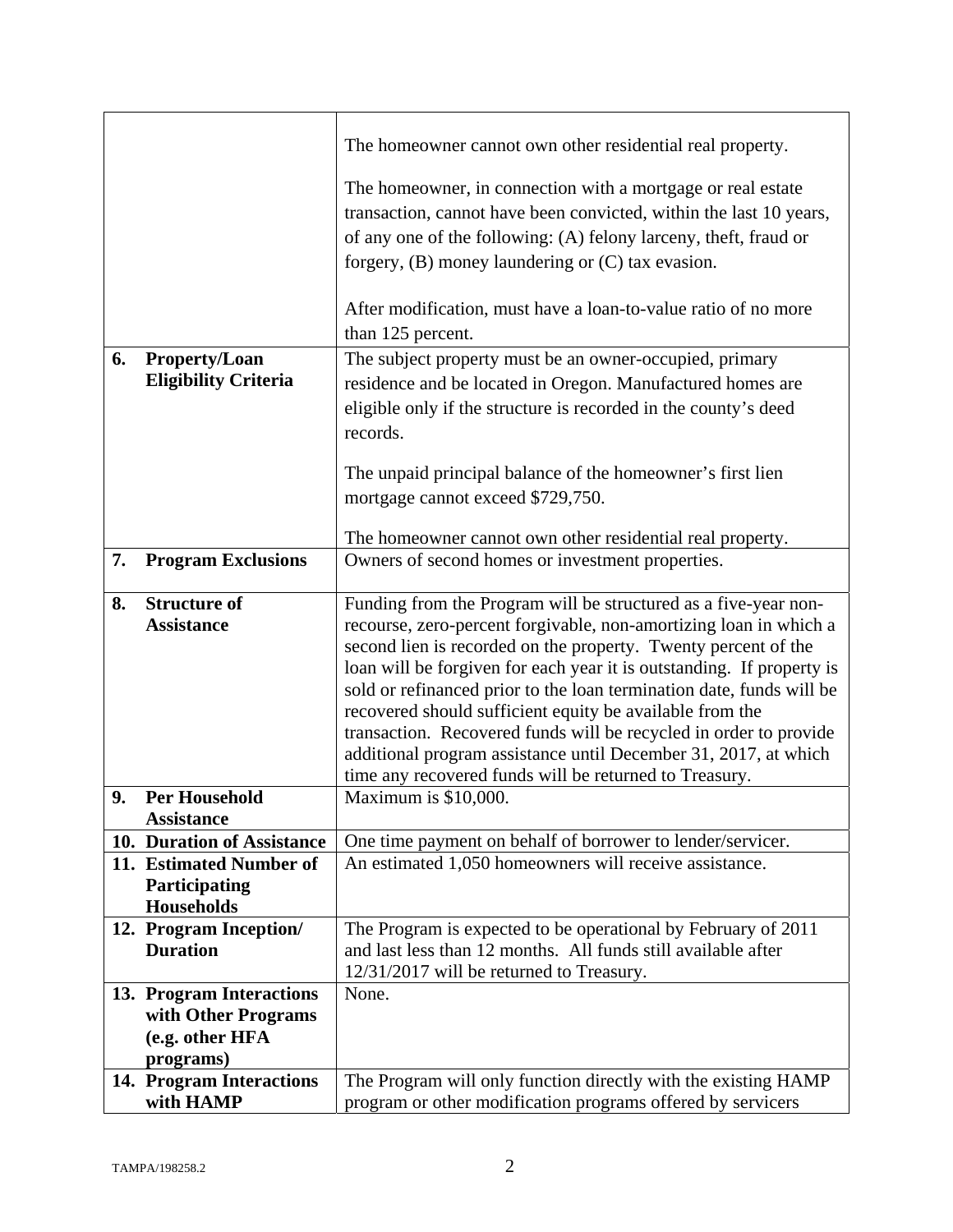|                      | and/or lenders. The Program is not anticipated to work with the   |
|----------------------|-------------------------------------------------------------------|
|                      | other Hardest Hit Fund programs; however, it will work with non-  |
|                      | HAMP modification programs offered through lenders/servicers.     |
|                      | In those cases, Program funds will be used when an investment of  |
|                      | \$10,000 or less, will facilitate a successful loan modification. |
| 15. Program Leverage | Servicers will not charge administrative fees and waive all       |
| with Other Financial | administrative fees accrued prior to modification.                |
| <b>Resources</b>     |                                                                   |
| 16. Qualify as an    | $\Box$ Yes<br>$\square$ No                                        |
| Unemployment         |                                                                   |
| Program              |                                                                   |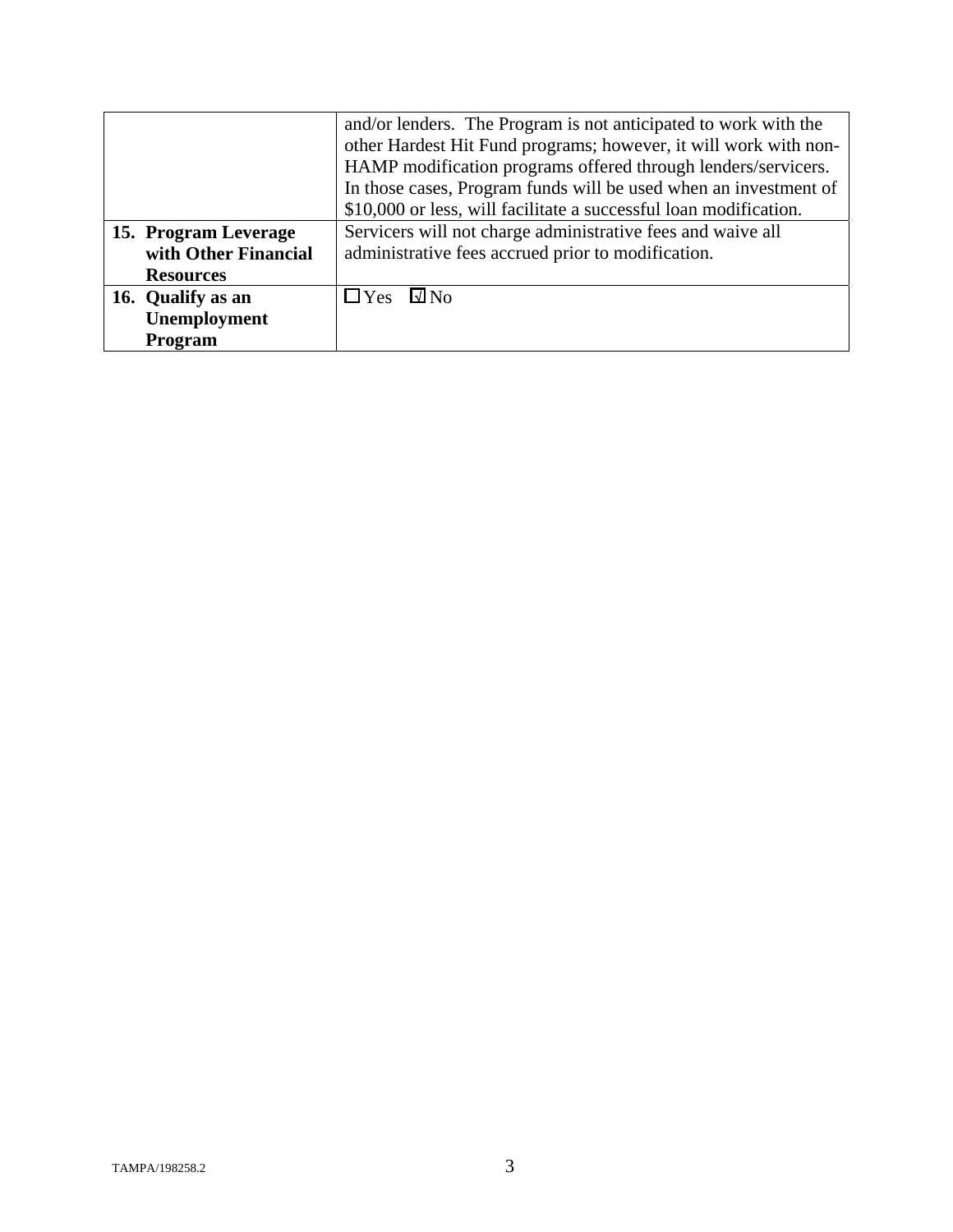### **Oregon Affordable Housing Assistance Corporation Mortgage Payment Assistance Program Summary Guidelines**

| 1. | <b>Program Overview</b>                                                               | This schedule applies to applications initiated after the<br>effective date of the Sixth Amendment to Commitment to<br><b>Purchase Financial Instrument and HFA Participation</b><br>Agreement.                                                                                                                                                                                                                                                                           |
|----|---------------------------------------------------------------------------------------|---------------------------------------------------------------------------------------------------------------------------------------------------------------------------------------------------------------------------------------------------------------------------------------------------------------------------------------------------------------------------------------------------------------------------------------------------------------------------|
|    |                                                                                       | The Mortgage Payment Assistance Program will provide up to 12<br>months of mortgage payment assistance or \$20,000, whichever is<br>used first. This temporary assistance will be provided on behalf of<br>homeowners who are receiving unemployment insurance benefits.<br>The state's foreclosure counseling network will serve as the<br>administrative entry point for application processing.                                                                        |
|    |                                                                                       | Oregon Affordable Housing Assistance Corporation (OAHAC)<br>will, on behalf of an eligible borrower, make a full monthly<br>payment to the servicer until the applicable program cap is<br>reached, or until the borrower has become re-employed. Eligible<br>borrowers may receive up to 12 monthly assistance payments by<br>signing a quarterly affidavit, provided the program cap has not<br>been met.<br>OAHAC will require borrowers to provide at least quarterly |
| 2. | <b>Program Goals</b>                                                                  | certification of continued eligibility.<br>The assistance provided by the Mortgage Payment Assistance<br>Program will allow qualified borrowers to search for work or<br>obtain job training without fear of losing their home. The purpose<br>of this program is to assist borrowers until they can obtain<br>sufficient income to resume scheduled mortgage payments or<br>qualify for a modified mortgage payment.                                                     |
| 3. | <b>Target Population/</b><br><b>Areas</b>                                             | The Program will be available to homeowners receiving<br>unemployment insurance benefits at the time of initial<br>application.                                                                                                                                                                                                                                                                                                                                           |
| 4. | <b>Program Allocation</b><br>(Excluding<br><b>Administrative</b><br><b>Expenses</b> ) | \$126,000,000.00                                                                                                                                                                                                                                                                                                                                                                                                                                                          |
| 5. | <b>Borrower Eligibility</b><br><b>Criteria</b>                                        | The borrower must be receiving unemployment insurance<br>benefits at time of initial application.<br>The borrower must complete and sign a Financial Hardship<br>Affidavit.                                                                                                                                                                                                                                                                                               |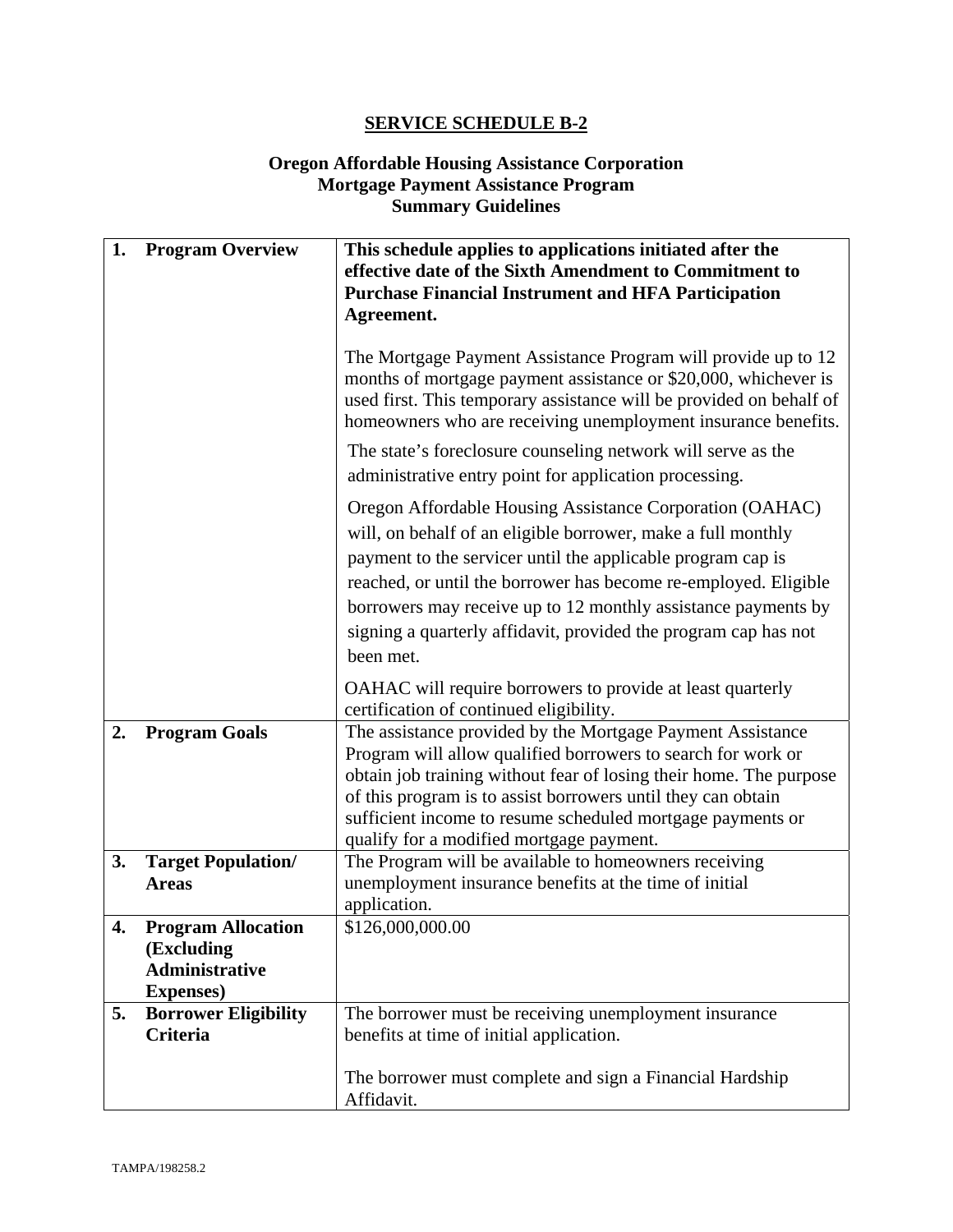| 6. | <b>Property/Loan</b>                                  | The borrower, in connection with a mortgage or real estate<br>transaction, cannot have been convicted, within the last 10 years,<br>of any one of the following: (A) felony larceny, theft, fraud or<br>forgery, $(B)$ money laundering or $(C)$ tax evasion.<br>The subject property must be a one unit, single family, owner- |
|----|-------------------------------------------------------|---------------------------------------------------------------------------------------------------------------------------------------------------------------------------------------------------------------------------------------------------------------------------------------------------------------------------------|
|    | <b>Eligibility Criteria</b>                           | occupied, primary residence and be located in Oregon.                                                                                                                                                                                                                                                                           |
|    |                                                       |                                                                                                                                                                                                                                                                                                                                 |
|    |                                                       | The unpaid principal balance of the borrower's first lien mortgage                                                                                                                                                                                                                                                              |
|    |                                                       | cannot exceed the Federal Housing Administration loan limit, as                                                                                                                                                                                                                                                                 |
|    |                                                       | effective on October 1, 2011, for the county in which the subject                                                                                                                                                                                                                                                               |
| 7. | <b>Program Exclusions</b>                             | property is located.<br>The borrower cannot be in active bankruptcy.                                                                                                                                                                                                                                                            |
|    |                                                       |                                                                                                                                                                                                                                                                                                                                 |
|    |                                                       | The borrower's first lien mortgage cannot be a home equity line                                                                                                                                                                                                                                                                 |
|    |                                                       | of credit, land sale contract, or otherwise privately financed                                                                                                                                                                                                                                                                  |
|    |                                                       | mortgage.                                                                                                                                                                                                                                                                                                                       |
|    |                                                       |                                                                                                                                                                                                                                                                                                                                 |
|    |                                                       | The borrower cannot own other residential real property.                                                                                                                                                                                                                                                                        |
|    |                                                       | The subject property cannot be a condominium or townhome.                                                                                                                                                                                                                                                                       |
| 8. | <b>Structure of</b>                                   | The Program is envisioned as a revolving fund. The Program will                                                                                                                                                                                                                                                                 |
|    | <b>Assistance</b>                                     | make a five-year, non-recourse, zero-percent, forgivable, non-                                                                                                                                                                                                                                                                  |
|    |                                                       | amortizing loan in which a junior lien is recorded on the property.                                                                                                                                                                                                                                                             |
|    |                                                       | Twenty percent of the loan will be forgiven for each year the loan                                                                                                                                                                                                                                                              |
|    |                                                       | is outstanding. If the property is sold or refinanced prior to the                                                                                                                                                                                                                                                              |
|    |                                                       | loan termination date, the Program will recover funds should                                                                                                                                                                                                                                                                    |
|    |                                                       | sufficient equity be available from the transaction. The Program                                                                                                                                                                                                                                                                |
|    |                                                       | will recycle recovered funds in order to provide additional                                                                                                                                                                                                                                                                     |
|    |                                                       | program assistance until December 31, 2017, at which time any                                                                                                                                                                                                                                                                   |
|    |                                                       | recovered funds will be returned to Treasury.                                                                                                                                                                                                                                                                                   |
| 9. | <b>Per Household</b>                                  | Maximum benefit is \$20,000 per borrower.                                                                                                                                                                                                                                                                                       |
|    | <b>Assistance</b>                                     |                                                                                                                                                                                                                                                                                                                                 |
|    | 10. Duration of Assistance<br>11. Estimated Number of | 12 months.                                                                                                                                                                                                                                                                                                                      |
|    | Participating                                         | At a minimum this program will help 8,250 homeowners.                                                                                                                                                                                                                                                                           |
|    | Households                                            |                                                                                                                                                                                                                                                                                                                                 |
|    | 12. Program Inception/                                | The Program was operational December 2010. The Program is                                                                                                                                                                                                                                                                       |
|    | <b>Duration</b>                                       | expected to last 36 months.                                                                                                                                                                                                                                                                                                     |
|    | 13. Program Interactions                              | Some borrowers may have loans funded by Oregon Housing and                                                                                                                                                                                                                                                                      |
|    | with Other Programs                                   | Community Services and will also be eligible for the Loan                                                                                                                                                                                                                                                                       |
|    | (e.g. other HFA                                       | Preservation Program.                                                                                                                                                                                                                                                                                                           |
|    | programs)                                             |                                                                                                                                                                                                                                                                                                                                 |
|    | 14. Program Interactions                              | HHF Funds will generally be utilized prior to the UP forbearance                                                                                                                                                                                                                                                                |
|    | with HAMP                                             | described in Supplemental Directive 10-04 and/or GSE                                                                                                                                                                                                                                                                            |
|    |                                                       | forbearance programs, unless the borrower has already received                                                                                                                                                                                                                                                                  |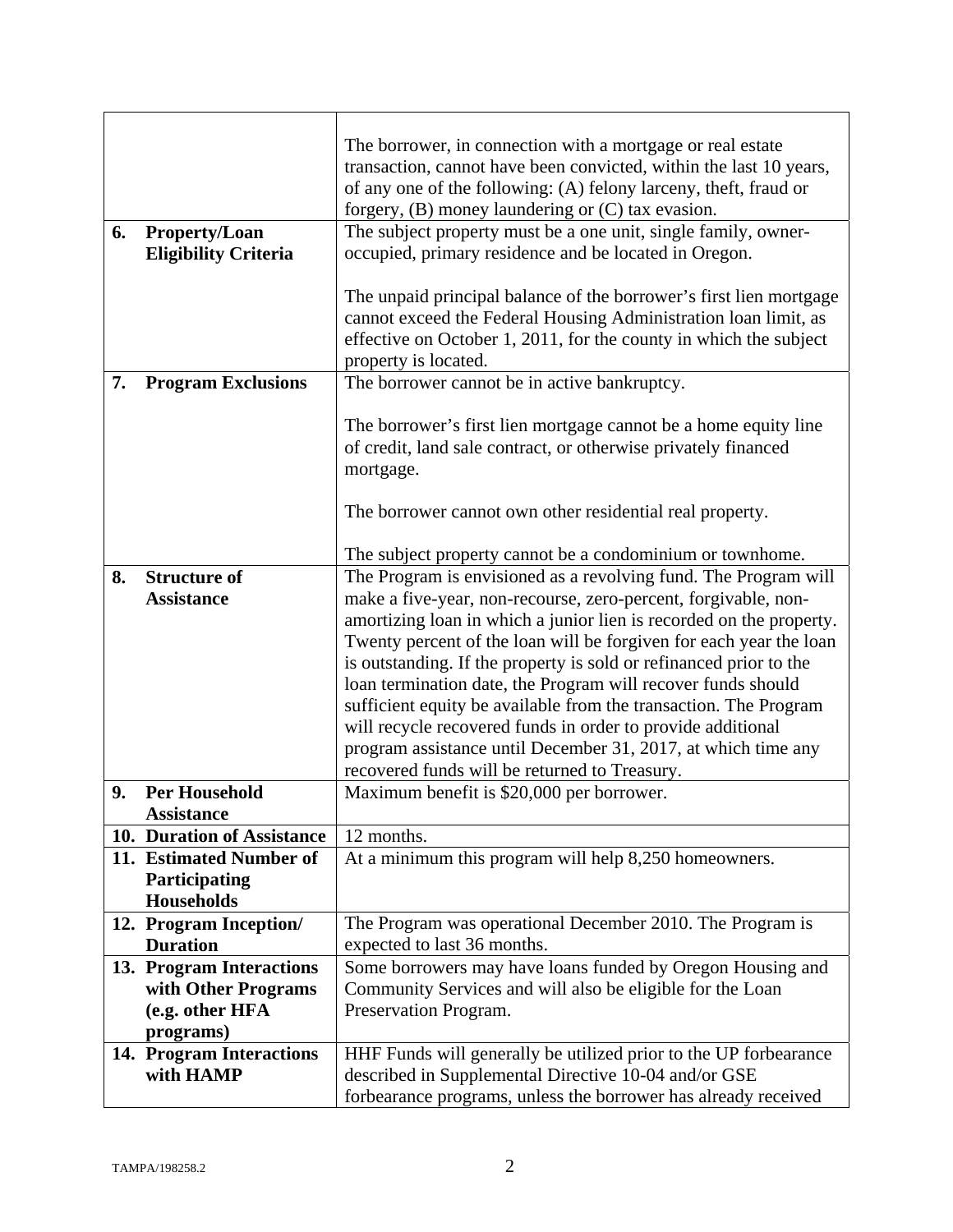|                      | forbearance under those programs. When appropriate however,                                                                                                            |
|----------------------|------------------------------------------------------------------------------------------------------------------------------------------------------------------------|
|                      | servicers should provide UP or other forbearance to eligible                                                                                                           |
|                      | borrowers who are being evaluated for Mortgage Payment                                                                                                                 |
|                      | Assistance by OAHAC.                                                                                                                                                   |
|                      | If borrowers are considering HAMP as a option, they must be<br>evaluated for HAMP at the earlier of reemployment or expiration<br>of HFA mortgage assistance benefits. |
| 15. Program Leverage | Servicers will not charge administrative fees (e.g., NSF, late                                                                                                         |
| with Other Financial | charges) in any month where a full contract payment is made. If                                                                                                        |
| <b>Resources</b>     | the loan is reinstated or modified following HFA mortgage                                                                                                              |
|                      | assistance, servicers will waive all administrative fees accrued                                                                                                       |
|                      | since the beginning of the delinquency.                                                                                                                                |
| 16. Qualify as an    | $\boxtimes$ Yes $\square$ No                                                                                                                                           |
| Unemployment         |                                                                                                                                                                        |
| <b>Program</b>       |                                                                                                                                                                        |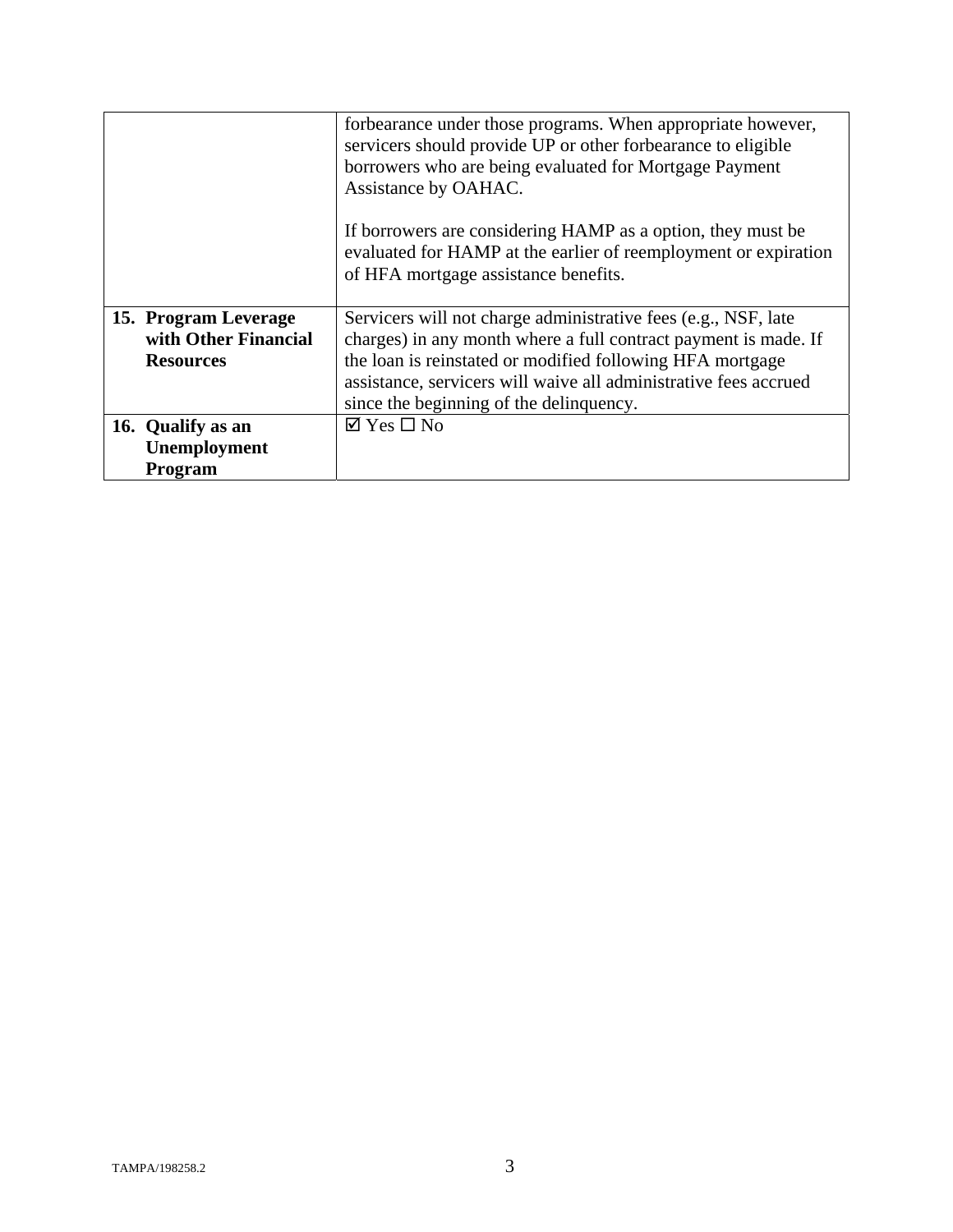### **Oregon Affordable Housing Assistance Corporation Loan Preservation Assistance Program Summary Guidelines**

| 1. | <b>Program Overview</b>     | The Loan Preservation Assistance Program is intended to help<br>homeowners preserve and/or maintain their existing loan and |
|----|-----------------------------|-----------------------------------------------------------------------------------------------------------------------------|
|    |                             | eliminate immediate risk of foreclosure. Funds provided through                                                             |
|    |                             | this Program will be provided to lenders/servicers to pay                                                                   |
|    |                             | arrearages, which includes principal, interest, taxes, insurance and                                                        |
|    |                             | association dues (PITIA), to bring a delinquent borrower current.                                                           |
|    |                             | Eligibility will be determined by staff representing the OAHAC.                                                             |
| 2. | <b>Program Goals</b>        | To provide homeowners experiencing unemployment or financial                                                                |
|    |                             | distress the opportunity to pay arrearages and bring delinquent                                                             |
|    |                             | loans current. The program will preserve and/or maintain an                                                                 |
|    |                             | existing loan and reduce risk of imminent foreclosure.                                                                      |
| 3. | <b>Target Population/</b>   | The program will be available in all counties of Oregon for                                                                 |
|    | <b>Areas</b>                | households participating in the mortgage payment assistance                                                                 |
|    |                             | program, or homeowners, not participating under the mortgage                                                                |
|    |                             | payment assistance program, who have recovered from financial                                                               |
|    |                             | distress.                                                                                                                   |
| 4. | <b>Program Allocation</b>   | \$38,335,587.00                                                                                                             |
|    | (Excluding                  |                                                                                                                             |
|    | <b>Administrative</b>       |                                                                                                                             |
|    | <b>Expenses</b> )           |                                                                                                                             |
| 5. | <b>Borrower Eligibility</b> | The homeowner must either a) be a past, present or future                                                                   |
|    | <b>Criteria</b>             | participant in the mortgage payment assistance program; or b)                                                               |
|    |                             | recovered from a financial hardship.                                                                                        |
|    |                             | For those homeowners that have recovered from a financial                                                                   |
|    |                             | hardship, they must provide a financial hardship affidavit and be                                                           |
|    |                             | able to demonstrate the ability to pay a PITIA ratio not to exceed                                                          |
|    |                             | 50 percent of gross monthly income.                                                                                         |
|    |                             |                                                                                                                             |
|    |                             | The homeowner, in connection with a mortgage or real estate                                                                 |
|    |                             | transaction, cannot have been convicted, within the last 10                                                                 |
|    |                             | years, of any one of the following: (A) felony larceny, theft,                                                              |
|    |                             | fraud or forgery, $(B)$ money laundering or $(C)$ tax evasion.                                                              |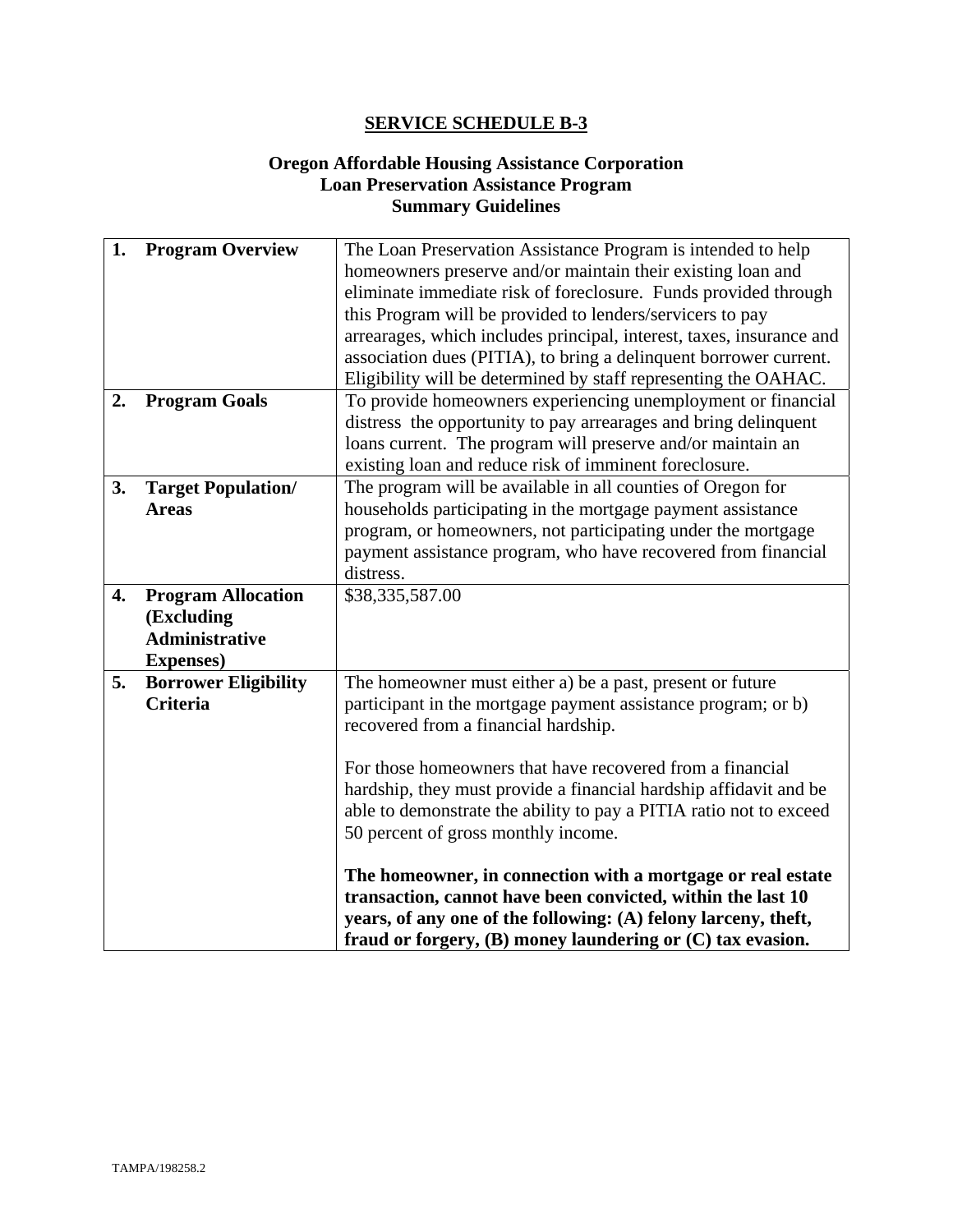| 6. | <b>Property/Loan</b>        | The subject property must be a one unit, single family, owner-      |
|----|-----------------------------|---------------------------------------------------------------------|
|    | <b>Eligibility Criteria</b> | occupied, primary residence and be located in Oregon.               |
|    |                             |                                                                     |
|    |                             |                                                                     |
|    |                             | The unpaid principal balance of the borrower's first lien mortgage  |
|    |                             | cannot exceed the Federal Housing Administration loan limit, as     |
|    |                             | effective on October 1, 2011, for the county in which the subject   |
|    |                             | property is located.                                                |
|    |                             |                                                                     |
| 7. | <b>Program Exclusions</b>   | The borrower cannot be in active bankruptcy.                        |
|    |                             |                                                                     |
|    |                             | The borrower's first lien mortgage cannot be a home equity line     |
|    |                             | of credit, land sale contract, or otherwise privately financed      |
|    |                             |                                                                     |
|    |                             | mortgage.                                                           |
|    |                             |                                                                     |
|    |                             | The subject property cannot be a condominium or townhome.           |
|    |                             |                                                                     |
|    |                             | The homeowner cannot own other residential real property.           |
|    |                             |                                                                     |
| 8. | <b>Structure of</b>         | The Program is envisioned as a revolving fund. The Program will     |
|    | <b>Assistance</b>           | make a five-year, non-recourse, zero-percent forgivable, non-       |
|    |                             | amortizing loan in which a second lien is recorded on the           |
|    |                             | property. Twenty percent of the loan will be forgiven for each      |
|    |                             | year the loan is outstanding. If the property is sold or refinanced |
|    |                             |                                                                     |
|    |                             | prior to the loan termination date, the Program will recover funds  |
|    |                             | should sufficient equity be available from the transaction. The     |
|    |                             | Program will recycle recovered funds in order to provide            |
|    |                             | additional program assistance until December 31, 2017, at which     |
|    |                             |                                                                     |
|    |                             | time any recovered funds will be returned to Treasury.              |
| 9. | <b>Per Household</b>        | Maximum benefit is up to \$20,000 per borrower. All borrowers       |
|    | <b>Assistance</b>           | that have participated in the mortgage payment assistance           |
|    |                             | program will be eligible for a maximum benefit of \$10,000. All     |
|    |                             | borrowers that have recovered from a financial hardship will be     |
|    |                             | eligible for a maximum benefit of \$20,000.                         |
|    |                             |                                                                     |
|    | 10. Duration of Assistance  | Lenders/servicers will receive payment on behalf of borrower to     |
|    |                             | bring the borrower current.                                         |
|    | 11. Estimated Number of     | It is estimated that a minimum of 4,000 homeowners will receive     |
|    | <b>Participating</b>        | assistance.                                                         |
|    | <b>Households</b>           |                                                                     |
|    |                             |                                                                     |
|    | 12. Program Inception/      | The Program will be operational in December 2011. The Program       |
|    | <b>Duration</b>             | is expected to last 24 months.                                      |
|    | 13. Program Interactions    | This Program will operate in conjunction with the Mortgage          |
|    | with Other Programs         | Payment Assistance Program It is anticipated that many of the       |
|    | (e.g. other HFA             | recipients of these funds will have used mortgage assistance,       |
|    |                             |                                                                     |
|    | programs)                   | become stabilized, and can now take advantage of this Program to    |
|    |                             | increase their chances of long-term sustainability. Recipients of   |
|    |                             | these Program funds may enter into companion loan modification      |
|    |                             | programs such as the FHA's Short Refinance Program, HAMP,           |
|    |                             |                                                                     |
|    |                             | Hope for Homeowners or other existing modification programs.        |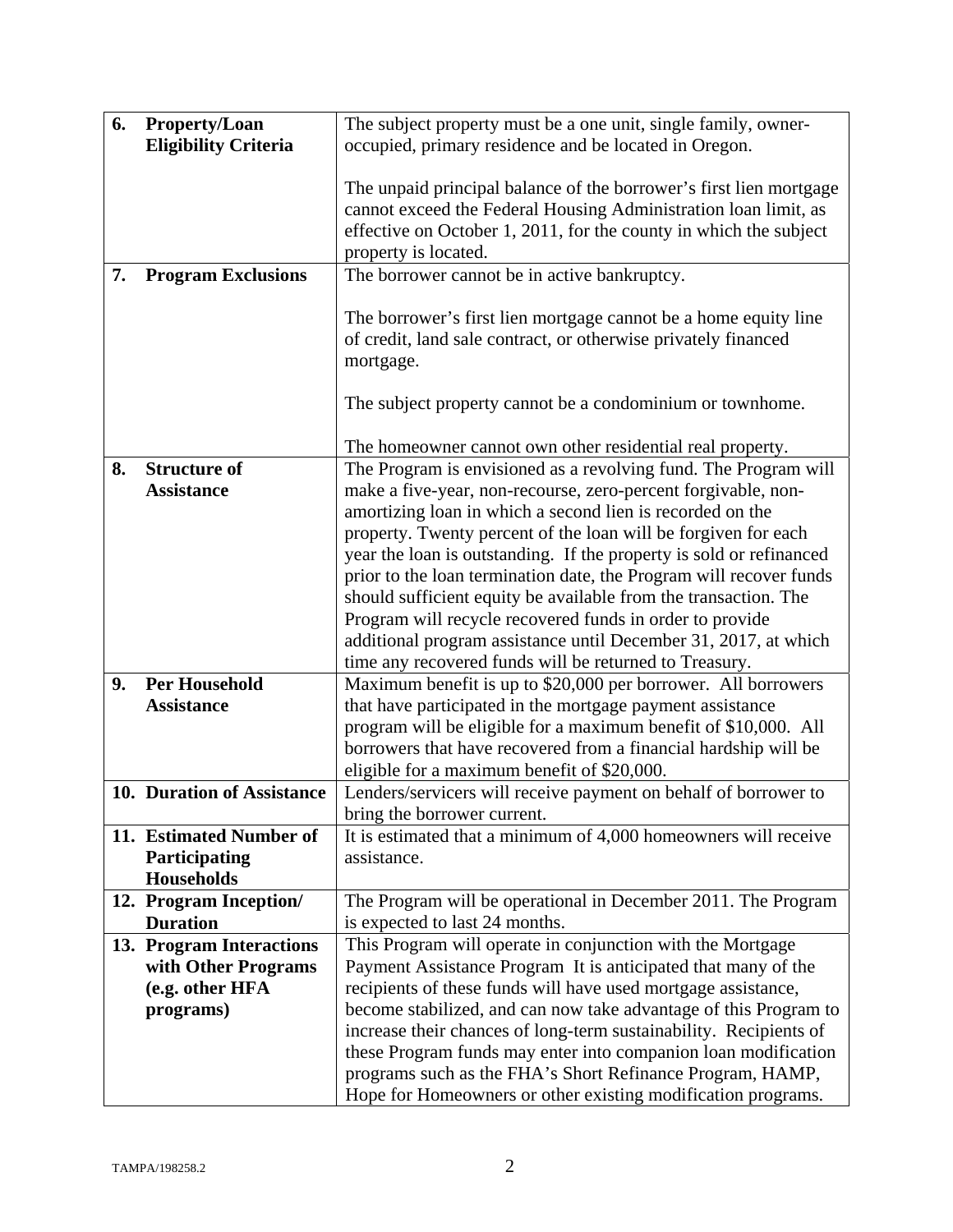| 14. Program Interactions | This Program would incent recipients to enter loan modification    |  |
|--------------------------|--------------------------------------------------------------------|--|
| with HAMP                | programs such as HAMP and may interact with both new and           |  |
|                          | existing HAMP programs.                                            |  |
| 15. Program Leverage     | If the loan is reinstated, servicers will waive all administrative |  |
| with Other Financial     | fees accrued since the beginning of the delinquency.               |  |
| <b>Resources</b>         |                                                                    |  |
| 16. Qualify as an        | $\boxtimes$ No<br>$\Box$ Yes                                       |  |
| Unemployment             |                                                                    |  |
| Program                  |                                                                    |  |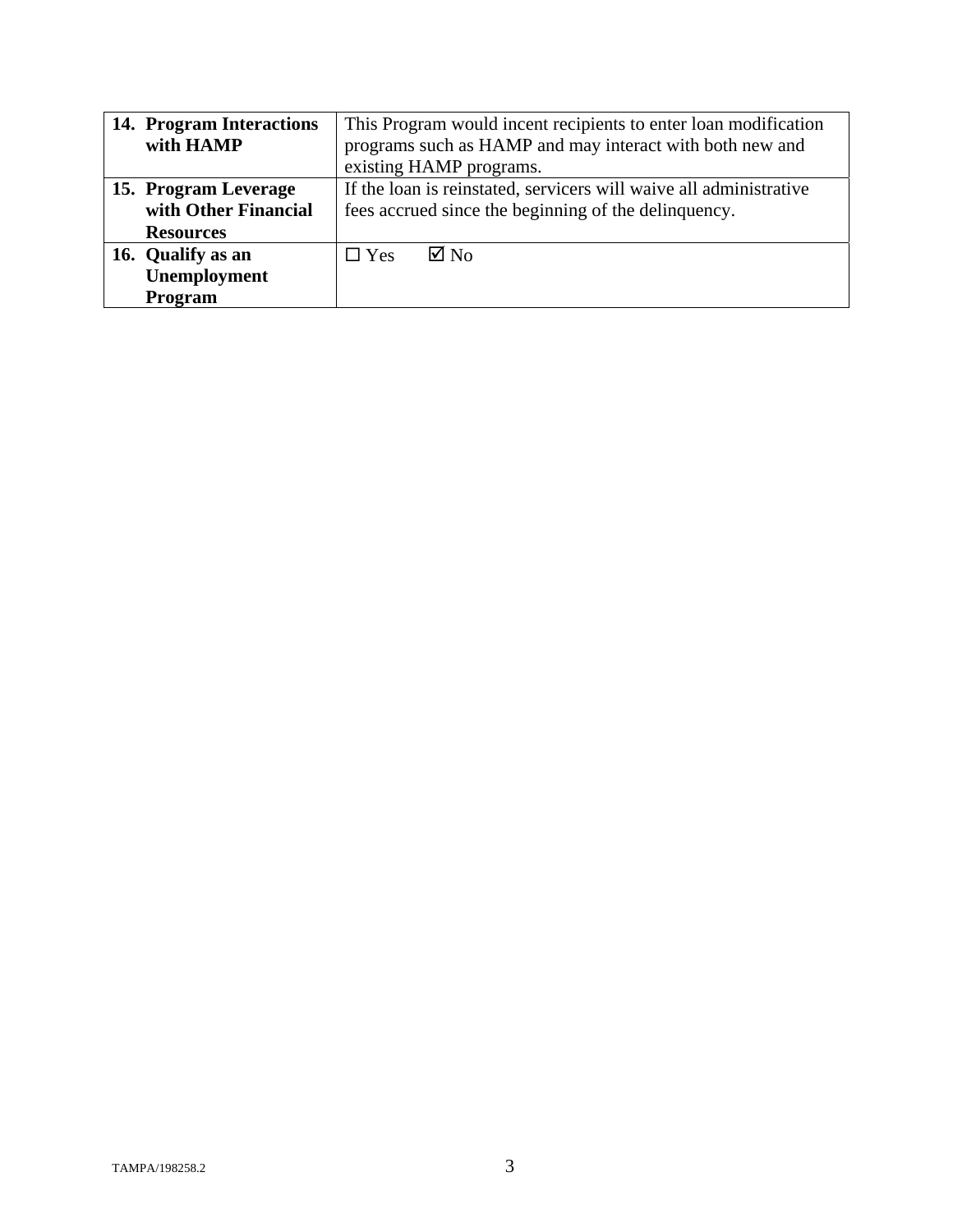### **Oregon Affordable Housing Assistance Corporation Transition Assistance Program Summary Guidelines**

| 1. | <b>Program Overview</b>                                                               | The Transition Assistance Program will assist homeowners for<br>whom foreclosure would otherwise be inevitable. This Program<br>will serve as an alternative exit point for recipients of the<br>Mortgage Payment Assistance Program who do not regain<br>employment or recover from financial distress to the extent that<br>they would benefit from loan preservation assistance. This<br>Program will work in conjunction with servicer/lender short sale<br>and deed-in-lieu of foreclosure programs to help homeowners<br>transition to affordable housing expediently. The funds are to be<br>used by borrowers to pay for relocation expenses including, but<br>not limited to: housing and utility deposits, transportation and<br>storage of household goods and personal effects, and temporary<br>housing costs. |  |
|----|---------------------------------------------------------------------------------------|-----------------------------------------------------------------------------------------------------------------------------------------------------------------------------------------------------------------------------------------------------------------------------------------------------------------------------------------------------------------------------------------------------------------------------------------------------------------------------------------------------------------------------------------------------------------------------------------------------------------------------------------------------------------------------------------------------------------------------------------------------------------------------------------------------------------------------|--|
|    |                                                                                       | OAHAC may work with lenders/servicers, real estate associations<br>and agents, and community organizations to identify potential<br>applicants.                                                                                                                                                                                                                                                                                                                                                                                                                                                                                                                                                                                                                                                                             |  |
| 2. | <b>Program Goals</b>                                                                  | To provide funds to financially distressed borrowers so they may<br>be able to find affordable housing while avoiding foreclosure.<br>Additionally, funds will serve as an incentive to maintain the<br>home's condition prior to turning it over to a lender/servicer.                                                                                                                                                                                                                                                                                                                                                                                                                                                                                                                                                     |  |
| 3. | <b>Target Population/</b><br><b>Areas</b>                                             | The Program will be available in all counties in Oregon.                                                                                                                                                                                                                                                                                                                                                                                                                                                                                                                                                                                                                                                                                                                                                                    |  |
| 4. | <b>Program Allocation</b><br>(Excluding<br><b>Administrative</b><br><b>Expenses</b> ) | \$0.00                                                                                                                                                                                                                                                                                                                                                                                                                                                                                                                                                                                                                                                                                                                                                                                                                      |  |
| 5. | <b>Borrower Eligibility</b><br><b>Criteria</b>                                        | The borrower must have a current household income equal to or<br>less than 120 percent of state median income. A borrower who<br>has a loan financed in whole or in part by bonds that are tax-<br>exempt under IRC section 143 is presumed to satisfy income<br>limits.<br>The borrower must complete and sign a financial hardship<br>affidavit.                                                                                                                                                                                                                                                                                                                                                                                                                                                                          |  |
|    |                                                                                       | The borrower, in connection with a mortgage or real estate<br>transaction, cannot have been convicted, within the last 10 years,                                                                                                                                                                                                                                                                                                                                                                                                                                                                                                                                                                                                                                                                                            |  |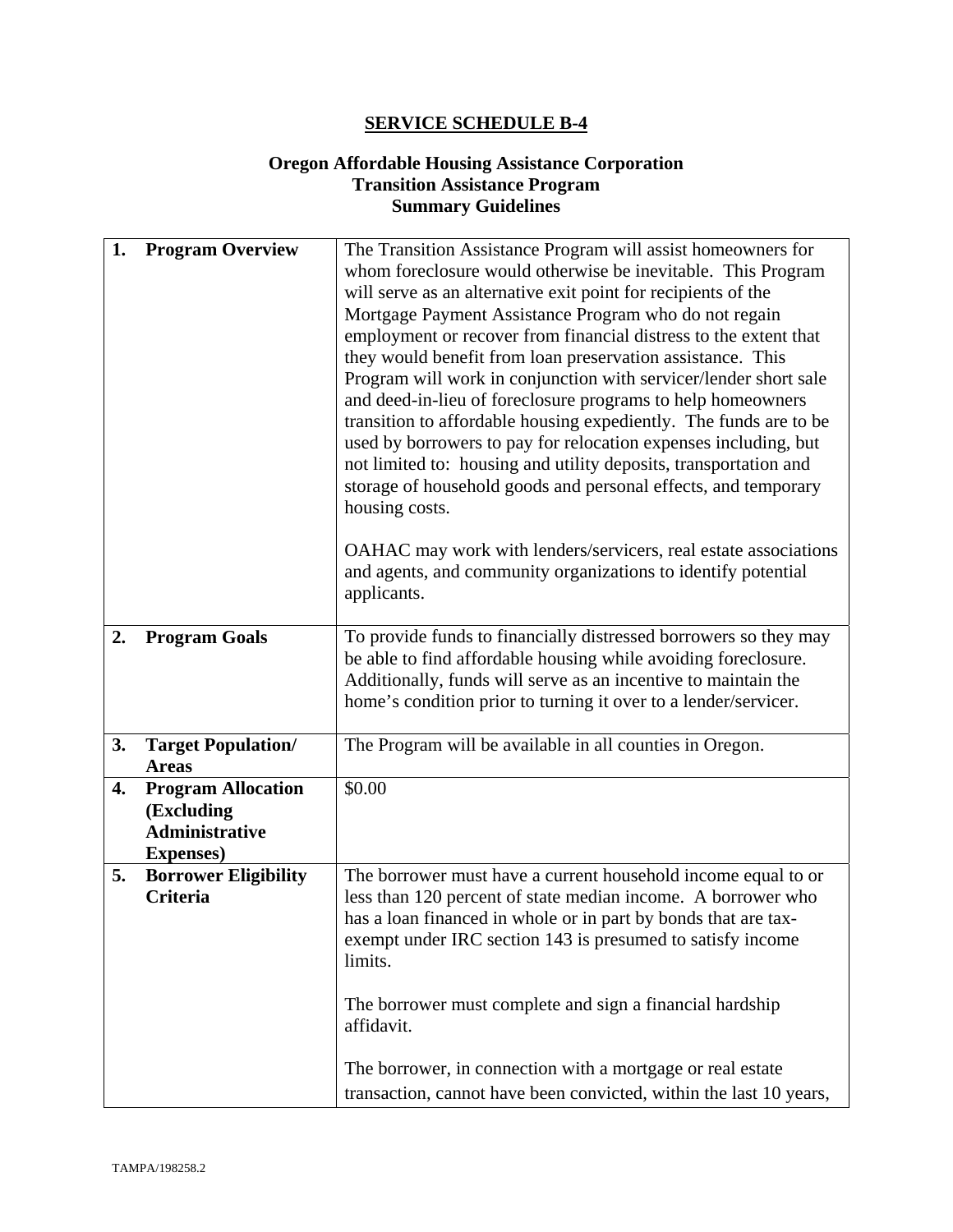|    |                                           | of any one of the following: (A) felony larceny, theft, fraud or                                                                |  |
|----|-------------------------------------------|---------------------------------------------------------------------------------------------------------------------------------|--|
|    |                                           | forgery, $(B)$ money laundering or $(C)$ tax evasion.                                                                           |  |
|    |                                           |                                                                                                                                 |  |
|    |                                           | The borrower must complete a short sale or deed- in-lieu of                                                                     |  |
|    |                                           | foreclosure agreement.                                                                                                          |  |
| 6. | <b>Property/Loan</b>                      | The subject property must be an owner-occupied, primary                                                                         |  |
|    | <b>Eligibility Criteria</b>               | residence unless the borrower has relocated in the last 24 months,                                                              |  |
|    |                                           | and provides documentation that the property was such                                                                           |  |
|    |                                           | borrower's primary residence prior to relocation and satisfies                                                                  |  |
|    |                                           | certain other qualifying criteria.                                                                                              |  |
|    |                                           |                                                                                                                                 |  |
|    |                                           | The unpaid principal balance of the borrower's first lien mortgage                                                              |  |
|    |                                           | cannot exceed \$350,000 unless certain qualifying conditions are<br>met. In no instance can the unpaid principal balance of the |  |
|    |                                           | borrower's first lien mortgage exceed \$729,750.                                                                                |  |
|    |                                           |                                                                                                                                 |  |
|    |                                           | The subject property must be a one-unit, single-family residence                                                                |  |
|    |                                           | (including condominiums and townhomes) located in Oregon,                                                                       |  |
|    |                                           |                                                                                                                                 |  |
|    |                                           |                                                                                                                                 |  |
| 7. | <b>Program Exclusions</b>                 | The borrower cannot own other residential real property.                                                                        |  |
|    |                                           |                                                                                                                                 |  |
|    |                                           | The borrower cannot be in active bankruptcy.                                                                                    |  |
| 8. | <b>Structure of</b>                       | This Program will not be structured as a loan.                                                                                  |  |
|    | <b>Assistance</b>                         |                                                                                                                                 |  |
| 9. | <b>Per Household</b>                      | Maximum benefit is \$3,000 per household.                                                                                       |  |
|    | <b>Assistance</b>                         |                                                                                                                                 |  |
|    | 10. Duration of Assistance                | One-time payment to the borrower at or after closing (transfer of                                                               |  |
|    |                                           | title) of the deed-in-lieu or short sale transaction.                                                                           |  |
|    | 11. Estimated Number of                   | $\overline{0}$                                                                                                                  |  |
|    | Participating                             |                                                                                                                                 |  |
|    | <b>Households</b>                         |                                                                                                                                 |  |
|    | 12. Program Inception/<br><b>Duration</b> | This Program is suspended until further notice.                                                                                 |  |
|    | 13. Program Interactions                  | It is anticipated the Program will provide additional support to                                                                |  |
|    | with Other Programs                       | eligible recipients above and beyond the assistance provided                                                                    |  |
|    | (e.g. other HFA                           | through HAFA. The Program would essentially fill gaps for the                                                                   |  |
|    | programs)                                 | borrower in areas where HAFA assistance falls short of the                                                                      |  |
|    |                                           | resources needed for a successful transition.                                                                                   |  |
|    | 14. Program Interactions                  | None.                                                                                                                           |  |
|    | with HAMP                                 |                                                                                                                                 |  |
|    | 15. Program Leverage                      | There is no current anticipated leverage; however this program                                                                  |  |
|    | with Other Financial                      | will be layered on any other resources the borrower is able to                                                                  |  |
|    | <b>Resources</b>                          | receive for leaving their home before foreclosure.                                                                              |  |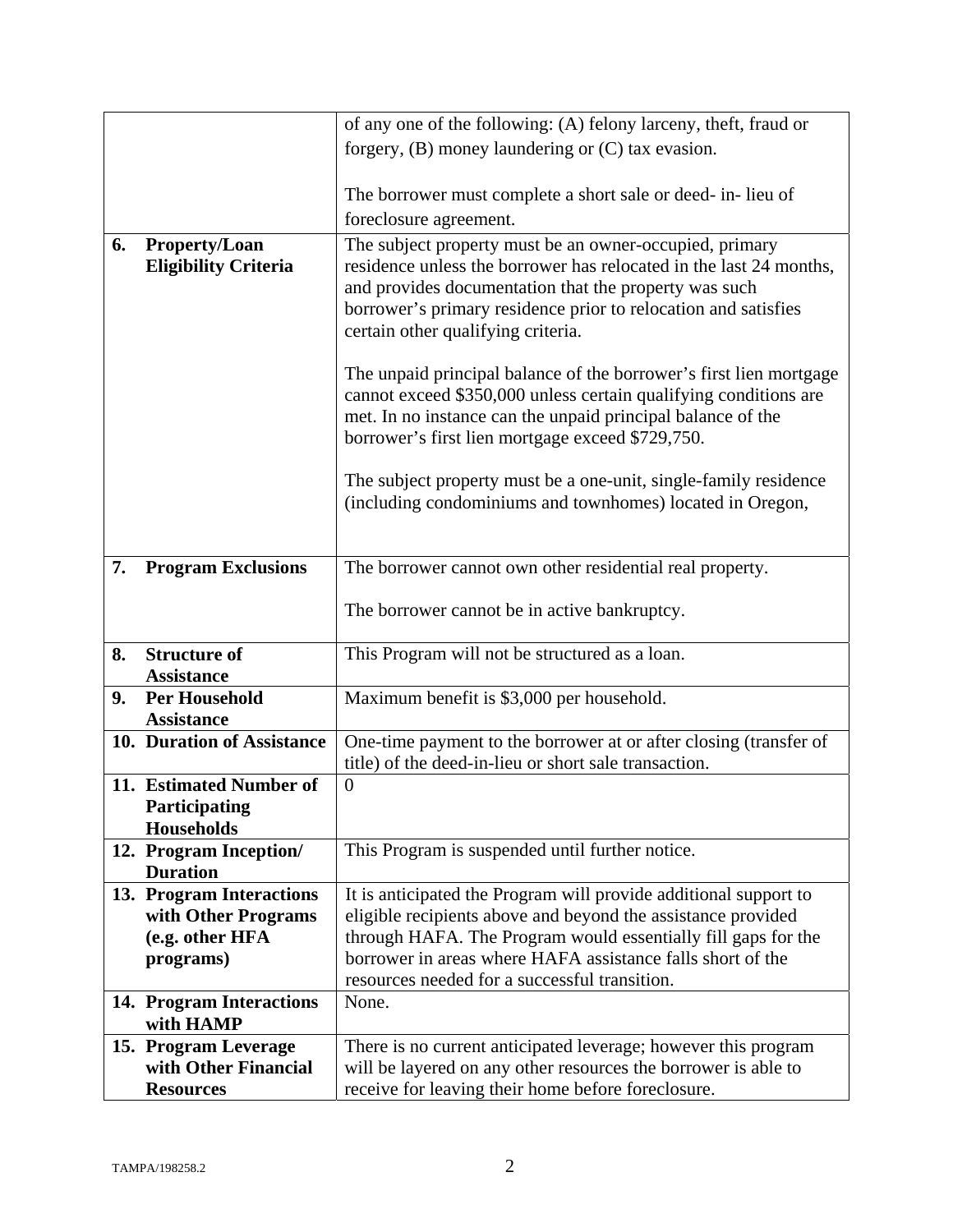| 16. Qualify as an | $\neg$ Yes | $\boxtimes$ No |
|-------------------|------------|----------------|
| Unemployment      |            |                |
| Program           |            |                |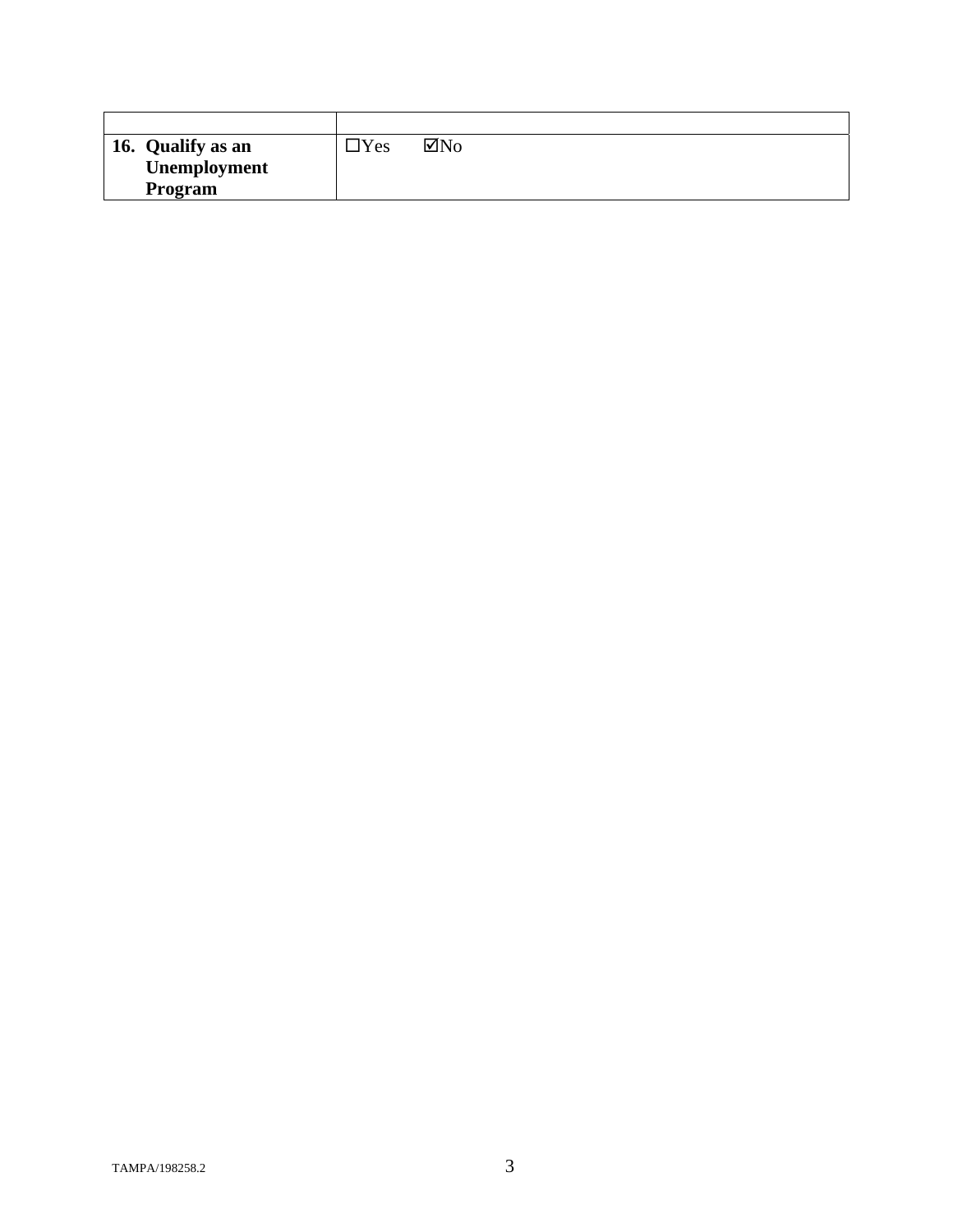### **Oregon Affordable Housing Assistance Corporation Loan Refinancing Assistance Pilot Project Summary Guidelines**

| 1. | <b>Program Overview</b> | The Loan Refinancing Assistance Pilot will target two Oregon          |
|----|-------------------------|-----------------------------------------------------------------------|
|    |                         | counties hit hard by the housing crisis to provide assistance to      |
|    |                         | homeowners with negative equity mortgages, who have recovered         |
|    |                         | from unemployment, underemployment or financial distress and          |
|    |                         | show the capability to pay a mortgage payment based on a              |
|    |                         | principal amount reflective of the current market value of the        |
|    |                         |                                                                       |
|    |                         | home. There are two structures that will be utilized to accomplish    |
|    |                         | the refinance depending on restrictions the loan holder may be        |
|    |                         | under                                                                 |
|    |                         |                                                                       |
|    |                         | Loan Purchase Structure: Under the Loan Purchase Structure,           |
|    |                         | OAHAC, after review and approval by Oregon Housing and                |
|    |                         | Community Services (OHCS), will provide funding for the               |
|    |                         | purchase of loans on behalf of homeowners. All as part of one         |
|    |                         | concurrent and seamless transaction, the loan will be purchased       |
|    |                         | by OHCS, in accordance to a funding agreement with OAHAC,             |
|    |                         | for a price that is at or below the current appraised value and at    |
|    |                         | least 10 percent below the current unpaid principal balance of the    |
|    |                         | loan. OHCS will then originate a new, affordable loan based on        |
|    |                         | the principal amount equal to or lesser than the home's current       |
|    |                         | appraised value.                                                      |
|    |                         |                                                                       |
|    |                         | Short Sale Structure: The Short Sale Structure will be utilized in    |
|    |                         | the event the holder of the loan is under restrictions, both          |
|    |                         | operationally or legally, with respect to a loan sale transaction     |
|    |                         | that it might otherwise be with respect to a short sale transaction.  |
|    |                         | In this scenario, OAHAC will utilize its consultant, Further          |
|    |                         | Development, LLC ("Further"), to facilitate a short sale. All as      |
|    |                         | part of one concurrent and seamless transaction, the home will be     |
|    |                         | sold to Further for a price that is at or below the current appraised |
|    |                         | value and at least 10% below the current unpaid principal balance     |
|    |                         | of the loan. Title to the home will be transferred to Further and     |
|    |                         | then back to the homeowner through a newly originated                 |
|    |                         |                                                                       |
|    |                         | affordable loan for the homeowner at a principal amount equal to      |
|    |                         | or lesser than the home's current appraised value. That new loan      |
|    |                         | will be purchased by OHCS, in accordance to a funding                 |
|    |                         | agreement with OAHAC, from Further at an amount equal to the          |
|    |                         | agreed short-sale price.                                              |
|    |                         | The end result will be the same under either structure; the           |
|    |                         | homeowner remains in the home with a new, affordable loan.            |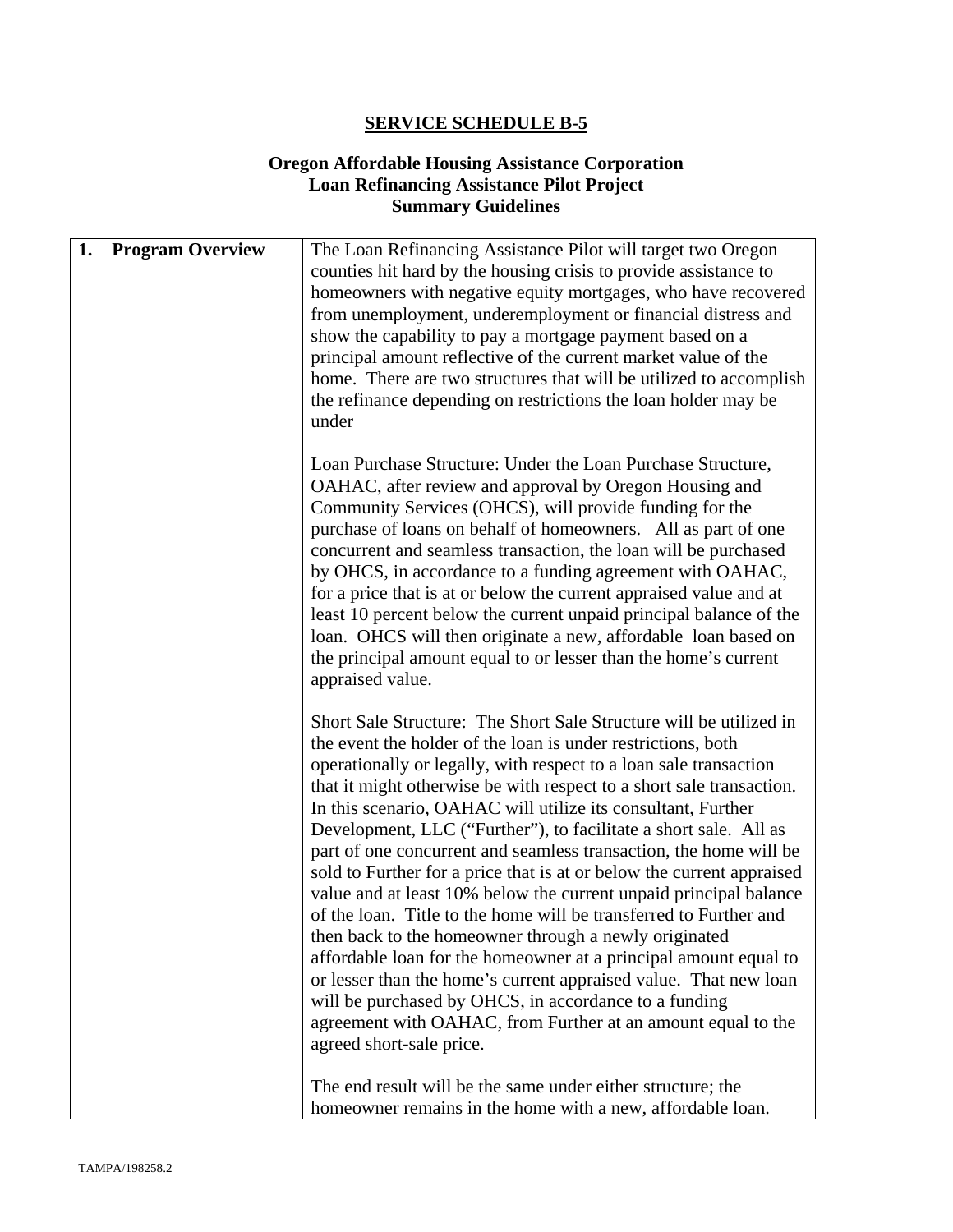| 2.<br>3. | <b>Program Goals</b><br><b>Target Population/</b><br><b>Areas</b>                     | The Loan Refinancing Assistance Pilot Project's goals are to<br>assist homeowners escape acute negative equity situations, help to<br>slow the ongoing decline in property value, and provide approved<br>homeowners with reliable, affordable, sustainable mortgages.<br>The Program will be available in two Oregon counties, Deschutes<br>and Jackson, and focus exclusively on homeowners who have<br>recovered from a financial hardship, are saddled with negative |  |
|----------|---------------------------------------------------------------------------------------|--------------------------------------------------------------------------------------------------------------------------------------------------------------------------------------------------------------------------------------------------------------------------------------------------------------------------------------------------------------------------------------------------------------------------------------------------------------------------|--|
|          |                                                                                       | equity mortgages, and demonstrate the capability to pay a loan<br>refinanced to an amount that is equal to or less thane home's<br>current value.                                                                                                                                                                                                                                                                                                                        |  |
| 4.       | <b>Program Allocation</b><br>(Excluding<br><b>Administrative</b><br><b>Expenses</b> ) | \$10,000,000.00                                                                                                                                                                                                                                                                                                                                                                                                                                                          |  |
| 5.       | <b>Borrower Eligibility</b><br><b>Criteria</b>                                        | The homeowner must have a current household income equal to<br>or less than 150 percent of state median income and a minimum<br>income above 70 percent of state median income. A homeowner<br>who has a loan financed in whole or in part by bonds that are tax<br>exempt under IRC section 143 is presumed to satisfy income<br>limits.                                                                                                                                |  |
|          |                                                                                       | The homeowner must have experienced a verifiable loss of<br>income or other demonstrable financial hardship.<br>The borrower must demonstrate the ability to meet standard<br>payment ratios for at least the home's current appraised value.<br>The homeowner must complete and sign a Financial Hardship                                                                                                                                                               |  |
|          |                                                                                       | Affidavit attesting to the prior loss of income or other applicable<br>financial hardship.<br>The borrower, in connection with a mortgage or real estate<br>transaction, cannot have been convicted, within the last 10 years,<br>of any one of the following: (A) felony larceny, theft, fraud or<br>forgery, $(B)$ money laundering or $(C)$ tax evasion.                                                                                                              |  |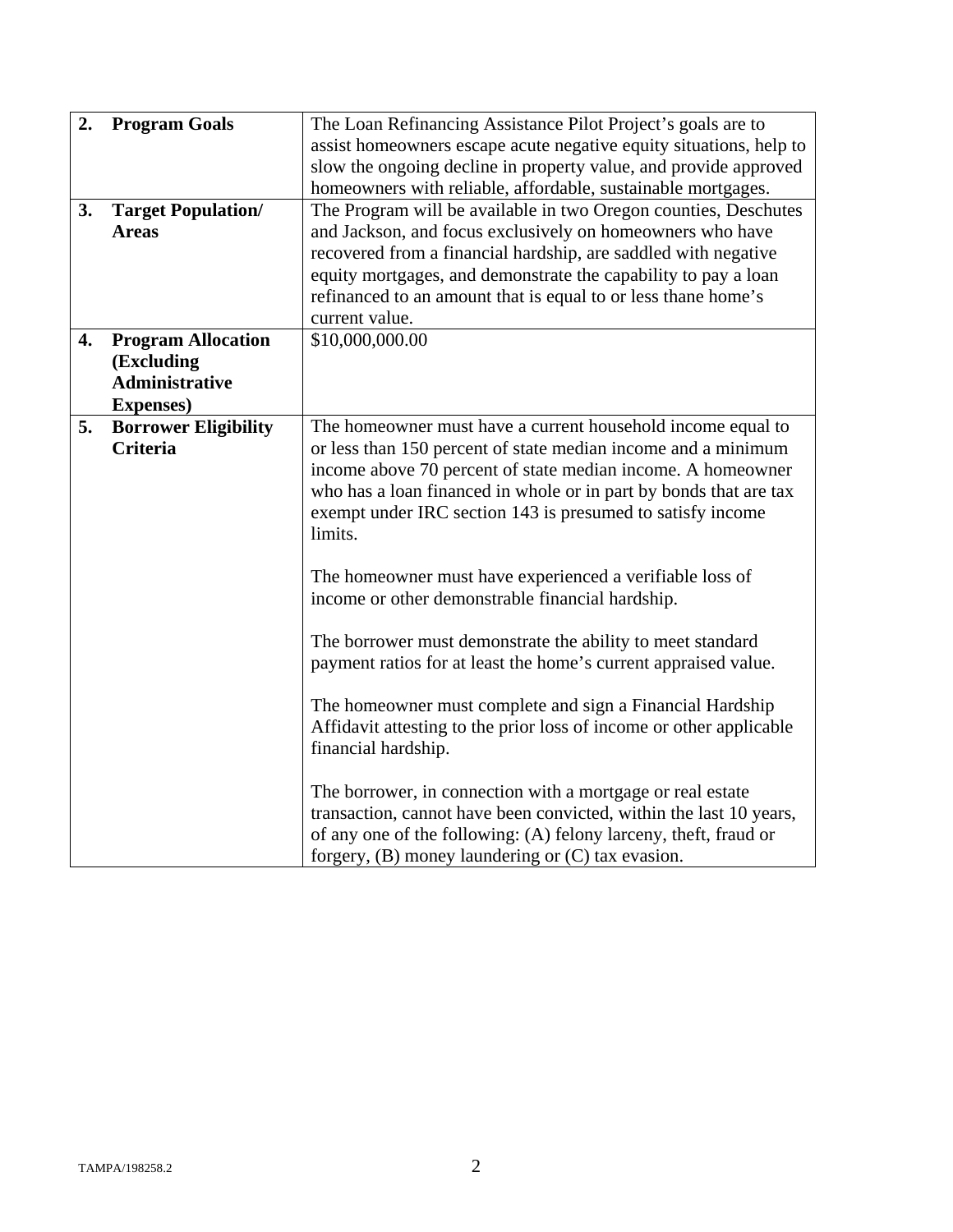| 6. | Property/Loan               | The subject property must be an owner-occupied, primary                                                                                                                                                                                                                                    |  |
|----|-----------------------------|--------------------------------------------------------------------------------------------------------------------------------------------------------------------------------------------------------------------------------------------------------------------------------------------|--|
|    | <b>Eligibility Criteria</b> | residence and be located in Oregon.                                                                                                                                                                                                                                                        |  |
|    |                             | The mortgage has substantial negative equity.                                                                                                                                                                                                                                              |  |
|    |                             | The unpaid principal balance of the homeowner's first lien<br>mortgage cannot exceed \$499,000.                                                                                                                                                                                            |  |
|    |                             | Loans must be purchased at or below appraised market value of<br>the home.                                                                                                                                                                                                                 |  |
|    |                             | The new loan cannot have a debt to income ratio in which PITIA<br>is greater than 31 percent of total income and total household debt<br>is greater than 45 percent of total income. Exceptions to the<br>maximum debt to income ratio may be considered based on the<br>creditworthiness. |  |
|    |                             | Loans can only be purchased if the lender/servicer has discounted<br>the price of the loan by at least 10 percent of the current unpaid<br>principal balance.                                                                                                                              |  |
| 7. | <b>Program Exclusions</b>   | First lien mortgages that are home equity lines of credit.<br>Third party contracts and other private party loans.<br>The homeowner cannot own other residential real property.<br>Employees of Oregon Housing and Community Services, partner<br>agencies, or contractors.                |  |
| 8. | <b>Structure of</b>         | The refinanced mortgage will be for a term of 30 years, carry a                                                                                                                                                                                                                            |  |
|    | <b>Assistance</b>           | fixed interest rate (to be set by OAHAC and apply uniformly for                                                                                                                                                                                                                            |  |
|    |                             | all borrowers) and the loan amount will be set at an amount equal                                                                                                                                                                                                                          |  |
|    |                             | to or less than the current appraised value of the home.                                                                                                                                                                                                                                   |  |
|    |                             | The Pilot is envisioned as a revolving fund. OHCS, per a funding<br>agreement with OAHAC, will purchase distressed mortgages on a                                                                                                                                                          |  |
|    |                             | homeowner's behalf, and then refinance with the homeowner at                                                                                                                                                                                                                               |  |
|    |                             | current appraised value (or less) and service the loan; or utilize                                                                                                                                                                                                                         |  |
|    |                             | the Short Sale Structure to achieve the same result. When the loan                                                                                                                                                                                                                         |  |
|    |                             | demonstrates healthy, reliable performance, OHCS may arrange                                                                                                                                                                                                                               |  |
|    |                             | for take-out financing or sell the loan and revolve the funding<br>directly back to OAHAC until December 31, 2017. All                                                                                                                                                                     |  |
|    |                             | repayments and profits after December 31, 2017, if any, will be                                                                                                                                                                                                                            |  |
|    |                             | returned to Treasury.                                                                                                                                                                                                                                                                      |  |
| 9. | <b>Per Household</b>        | Anticipated per household assistance is \$125,000-\$150,000.                                                                                                                                                                                                                               |  |
|    | <b>Assistance</b>           | Based on the goal of recycling the program allocation of                                                                                                                                                                                                                                   |  |
|    |                             | \$10,000,000 five times, the total amount of initial funding benefit<br>for the estimated number of borrowers (330) is approximately                                                                                                                                                       |  |
|    |                             | \$30,000.                                                                                                                                                                                                                                                                                  |  |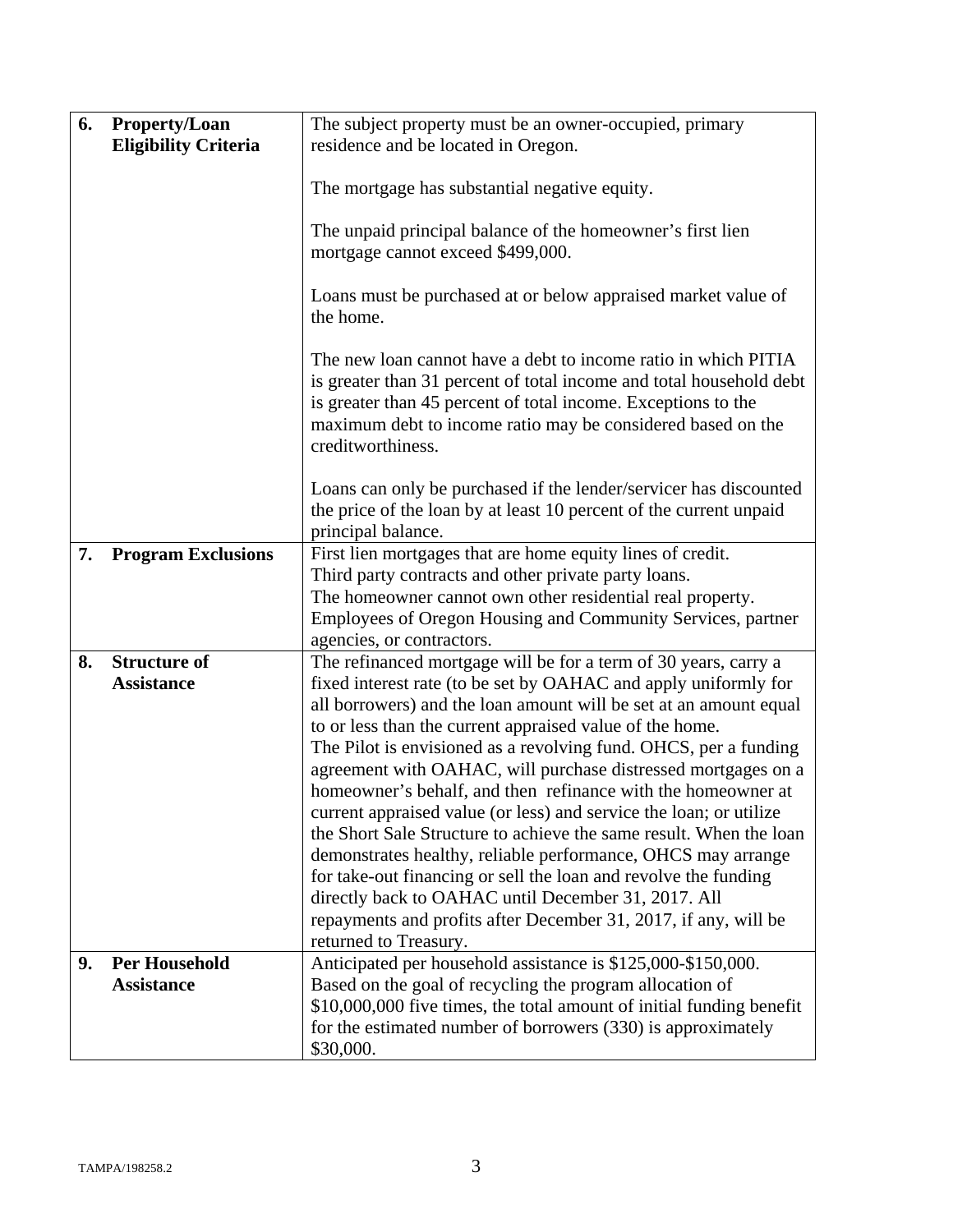| 10. Duration of Assistance | Assistance will be a one time payment with high touch servicing.   |  |
|----------------------------|--------------------------------------------------------------------|--|
|                            | Any required counseling will be provided by HUD approved           |  |
|                            | agencies using outside (non-HHF) resources.                        |  |
| 11. Estimated Number of    | OAHAC anticipates helping approximately 330 homeowners.            |  |
| Participating              |                                                                    |  |
| <b>Households</b>          |                                                                    |  |
| 12. Program Inception/     | OAHAC expects to purchase its first loan within three to four      |  |
| <b>Duration</b>            | months of US Treasury approval. The program is estimated to        |  |
|                            | last for three to four years.                                      |  |
| 13. Program Interactions   | None.                                                              |  |
| with Other Programs        |                                                                    |  |
| (e.g. other HFA            |                                                                    |  |
| programs)                  |                                                                    |  |
| 14. Program Interactions   | None.                                                              |  |
| with HAMP                  |                                                                    |  |
| 15. Program Leverage       | It is expected that this HHF investment will leverage \$40 million |  |
| with Other Financial       | in permanent mortgages. State bond financing may be utilized for   |  |
| <b>Resources</b>           | take out financing to achieve this goal. Additionally, gains       |  |
|                            | realized through third party mortgage refinancing or secondary     |  |
|                            | mortgage market loan sales due to discounts received at the time   |  |
|                            | of OAHAC's purchase will be reinvested to grow the size of the     |  |
|                            | revolving fund throughout the program period.                      |  |
| 16. Qualify as an          | $\boxtimes$ No<br>$\Box$ Yes                                       |  |
| Unemployment               |                                                                    |  |
| Program                    |                                                                    |  |
|                            |                                                                    |  |